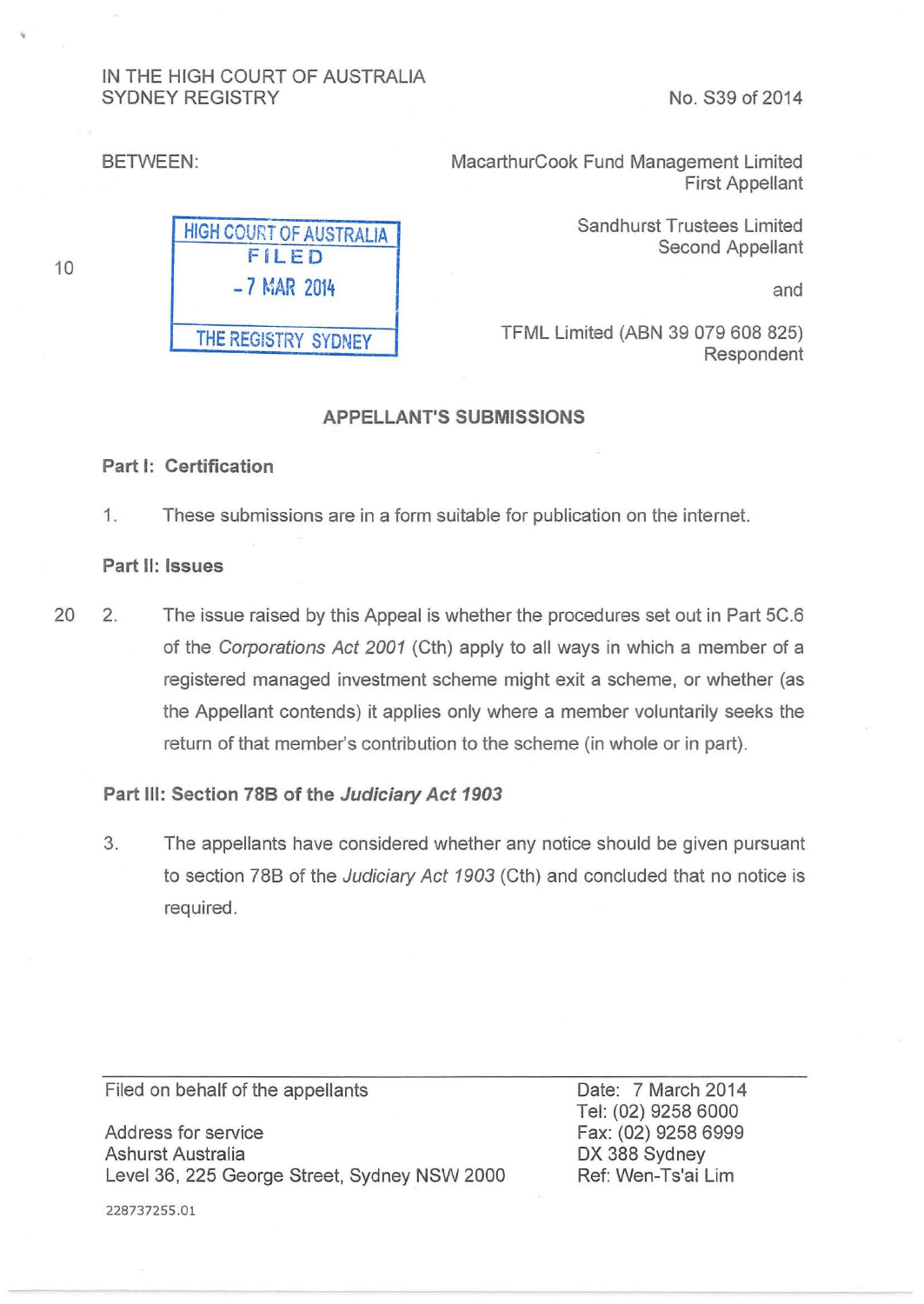## Part **IV: Citations**

- 4. The decisions below have not been reported. The medium neutral citations are:
	- (a) MacarthurCook Fund Management Limited v Zhaofeng Funds Limited [2012] NSWSC 911
	- (b) TFML Ltd v MacarthurCook Fund Management Ltd [2013] NSWCA 291

# Part V: Facts

- 5. The essential facts are not in dispute.
- 6. In 2006, Zhaofeng Funds Limited (at the time named RFML Limited) (RFML) was the trustee of an unlisted unit trust, at that timed called RP Trust. The trust was registered under the Corporations Act as a managed investment scheme and RFML was the responsible entity. The trust investments were, primarily, property assets, including retail shopping centres (Appeal Judgment  $[4]-[5]$ ).
	- 7. The first appellant, is, and at all material times was, the responsible entity of the MacarthurCook Property Securities Fund, a registered managed investment scheme under the Corporations Act. The second appellant, Sandhurst Trustees Limited, holds as custodian for MacarthurCook all income, rights and property of the MacarthurCook Property Securities Fund (Primary Judgment [1 ]-[2]).
	- 8. In October 2006, and December 2007 RFML issued Product Disclosure Statements **(PDS)** seeking to raise funds by public offering to issue ordinary units in RP Trust at \$1 per unit. The funds raised were to be used in part to reduce borrowings which had financed the acquisition of property on behalf of the RP Trust. MacarthurCook agreed to underwrite the issue of units under the public offering by subscribing for 10 million fully paid units at \$1. The terms of the underwriting were provided in two agreements dated 27 October 2006: Facility Agreement Tranche 1 **(FAT1)** and Facility Agreement Tranche 2 **(FAT2).** Each agreement applied to a tranche of 5 million units.

20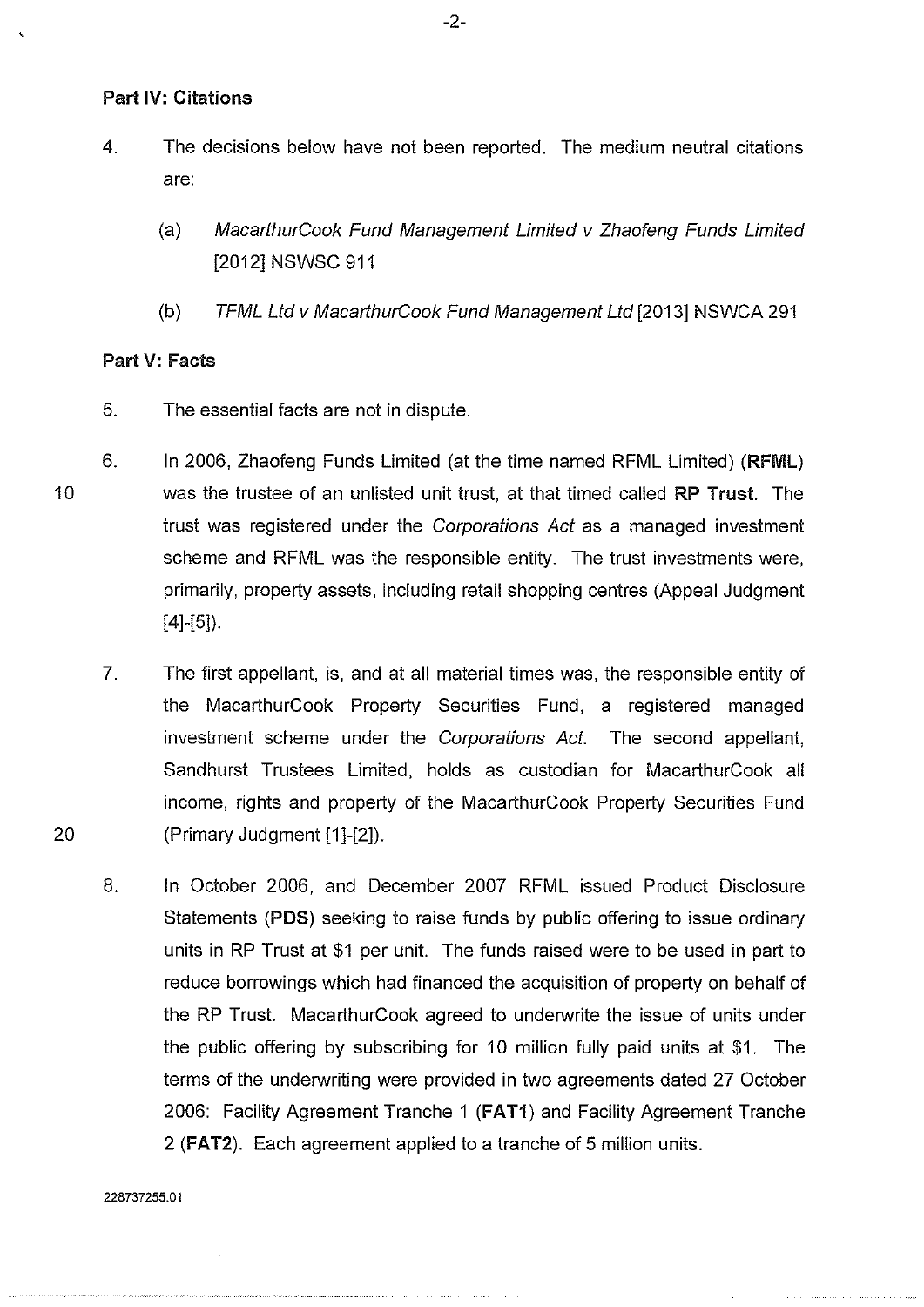- 9. The facility agreements provided for the units to be subscribed for by 1 November 2006 and to be redeemed out of moneys raised in the public offering. If not redeemed by 31 October 2007, RFML was obliged to purchase the units from MacarthurCook. The units issued to MacarthurCook were described as Founder Units and were to be redeemed at \$1 per unit (Appeal Judgment [5])
- 10. On 1 April 2007, RFML and MacarthurCook entered into a Unit Conversion Agreement by which the first tranche of 5 million Founder Units, were converted to ordinary units in the RP Trust (Appeal Judgment [6]).
- 10 11. On 1 November 2007, RFML and MacarthurCook entered into a further Facility Agreement **(FAT3)** by which FAT2 was terminated on 31 October 2007 and MacarthurCook subscribed for 5 million units on the basis that RFML would retain the \$5 million subscription price for the Tranche 2 units and in consideration would issue to MacarthurCook 5 million (Tranche 3) Subscription Units (Appeal Judgment [7]).
	- 12. On 3 December 2007, RFML and MacarthurCook entered into two further Facility Agreements (FAT4 and **FAT5),** by which MacarthurCook subscribed for two further tranches, each of 5 million Founder Units (now called Subscription Units), paying \$10 million as the subscription price (Appeal Judgment [7]).
	- 13. RFML had the power under clause 4.2 of the Constitution to issue units of a different class from those already on issue, subject to such rights, obligations and restrictions as the Trustee determined. Under clause 4.2(c), the rights of unitholders were subject to the rights, obligations and restrictions attaching to a unit of a class which they held.
	- 14. RFML issued the class of Subscription Units to MacarthurCook under the terms FAT3, FAT4 and FAT5. The terms of issue of those units were set out in each of the FATs.

228737255.01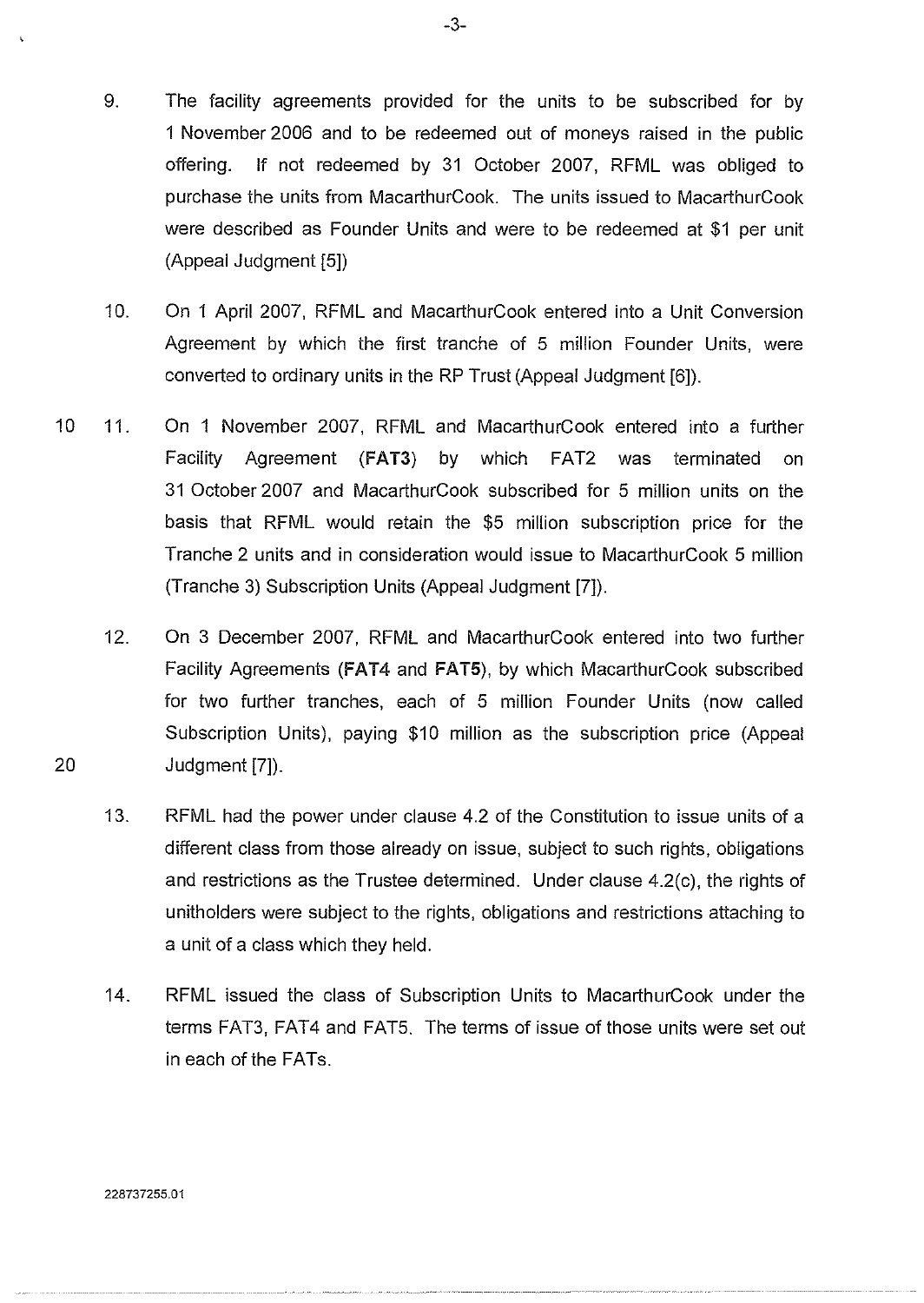1S. One of the terms of issue of the Subscription Units was that they would be redeemed by RFML within a certain period, in a specified amount. Each of FAT3, FAT4 and FATS had relevantly identical redemption provisions. In FAT3, the relevant provision (for the purposes of this Appeal) was (Appeal Judgment [8]):

#### 2.4 Redemption

Subject to compliance with any requirements under the Corporations Act and the Constitution, during the Subscription Period, Subscription Units held by MacarthurCook must be redeemed by Reed RE for their Issue Price, using funds received by the Trust as a result of accepted applications under the Offer Documents, such redemptions commencing 6 months from the Subscription Date.

- 16. The Subscription Period was defined in each agreement to be twelve months from the Subscription Date. The Subscription Date in FAT3 was 1 November 2007 and for FAT4 and FATS was 3 December 2007 (Appeal Judgment [9]).
- 17. As the Court of Appeal found, the basic transaction was an underwriting by MacarthurCook of a public offer of units in RP Trust (Appeal Judgment at [3]).
- 18. The Court of Appeal held that, on the true construction of clause 2.4, RFML's obligation was to redeem the units during the specified 6 month period. It did not have to begin redemptions at the commencement of the period (as the Trial Judge had decided). The period from the commencement of the FAT3 Subscription Period to the end of the FAT4 and FAT5 Subscription Period was 2 November 2007 to 4 December 2008. During this period RP Trust received \$12,347,079 as a result of accepted applications under the Offer Documents (the receipts came in from 2 November 2007 to 5 September 2008).
	- 19. RFML did not redeem the 1S million Tranche 3, 4 or 5 Subscription Units or purchase any of those units at the end of the applicable Subscription Periods

10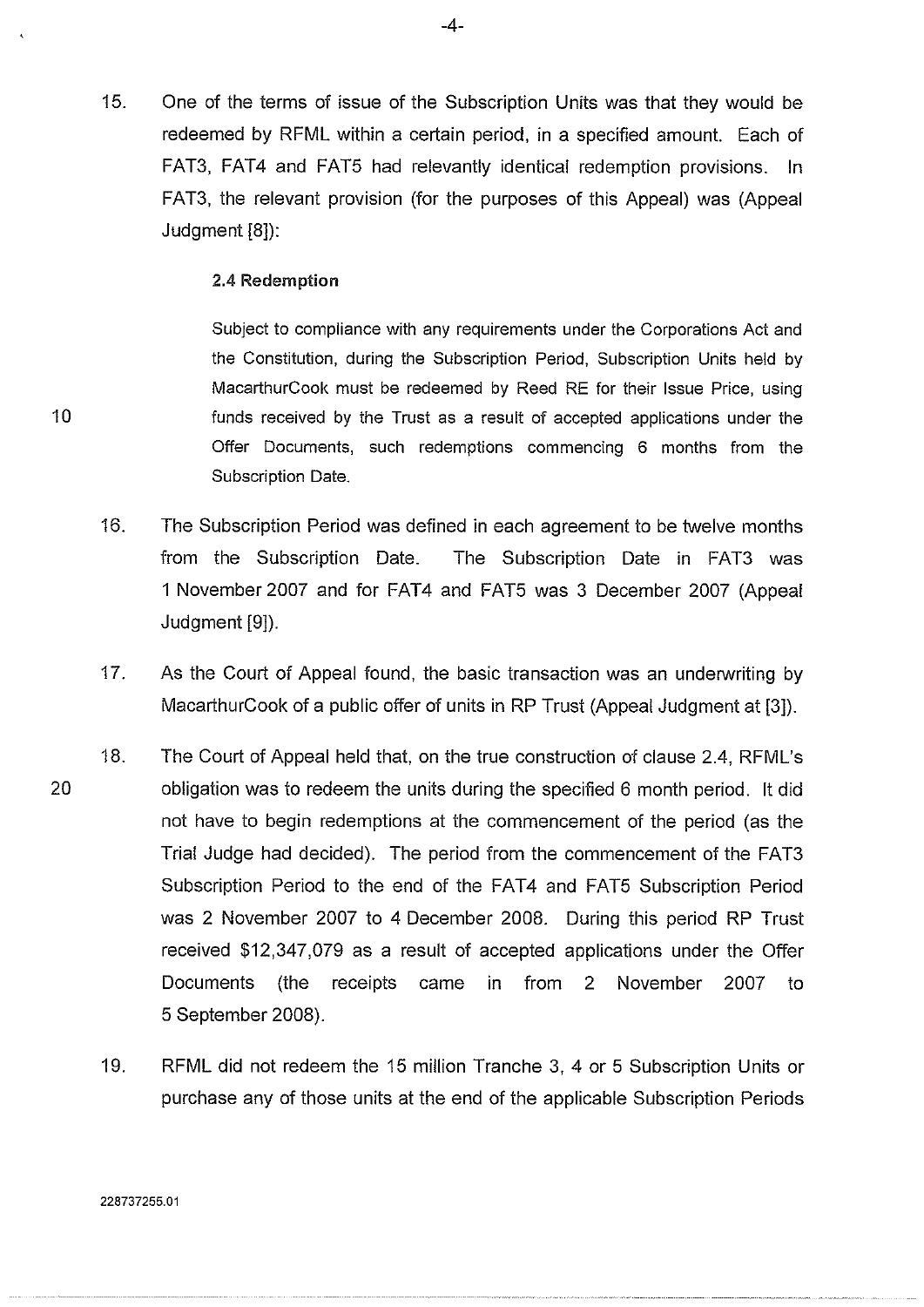(Appeal Judgment [10]). All 15 million units remain held by Sandhurst as custodian for MacarthurCook.

- 20. On 29 September 2008 RFML gave notice that it had suspended all "withdrawals" from the RP Trust until further notice. The suspension remained in place for the whole of the Subscription Periods (Appeal Judgment [11]).
- 21. The Subscription Units issued to MacarthurCook under the FATs constituted a separate class of units. MacarthurCook was the only holder of those units.
- 22. On 9 May 2012, the respondent replaced RFML as responsible entity of RP Trust (now called P-REIT).
	- 23. When the respondent became the responsible entity of P-REIT, it assumed the obligations and liabilities of RFML under clause 2.4 of FAT3, FAT4 and FAT5, pursuant to ss 601 FS and 601 FT of the Corporations Act.

# Part VI: Argument

## The issue for determination by this Court

- 24. This appeal raises a single question of statutory interpretation concerning the scope of Part 5C.6 of the Corporations Act.
- 25. The critical paragraph of the judgment in the NSW Court of Appeal is at Appeal Judgment [28], where the Court held that in Part 5C.6 the word "withdrawing" describes exiting a scheme by receiving a payment of money out of the scheme funds in exchange for the extinguishment of the interest held.
	- 26. If this were correct, it would follow that Part 5C .6 is a code that applies to all means by which a member may exit a scheme by redemption of his or her interest in the scheme.
	- 27. The proposition that the Court of Appeal's decision turned on this conclusion is clear from the first question posed at Appeal Judgment [23], namely,

-5-

10

20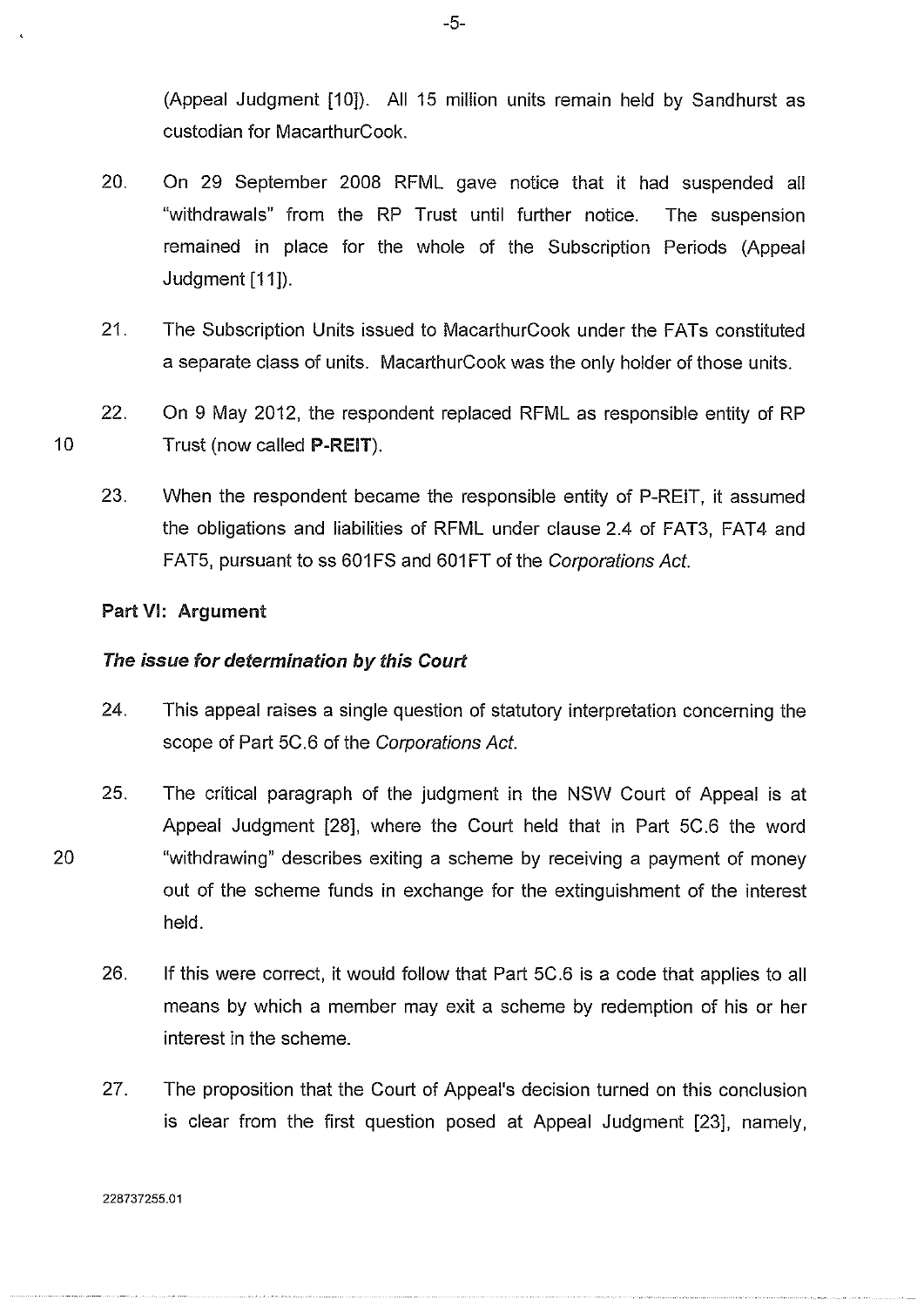whether "any redemption of units pursuant to clause 2.4 of the facility agreements was subject to compliance with the provisions of Part 5C.6", and from the Court's reasoning at [25]-[28].

- 28. The appellants contend that the Court of Appeal erred in arriving at the conclusion summarised above. They contend that the procedures in Part 5C.6 do not apply where, as in the present case, a member is liable to be forced to exit the scheme, irrespective of whether or not the member wishes to do so.
- 29. If the appellants' submissions are accepted, then the notice issued by RFML suspending withdrawals from the scheme did not operate to relieve RFML of the obligation imposed upon it under clause 2.4 and the appellants must succeed. The respondent so conceded in the Court below.'
	- 30. In Project Blue Sky v Australian Broadcasting Authority [1998] HCA 28; (1998) 194 CLR 355. McHugh, Gummow, Kirby and Hayne JJ said, at 381 [69]:

The primary object of statutory construction is to construe the relevant provision so that it is consistent with the language and purpose of all the provisions of the statute. The meaning of the provision must be determined "by reference to the language of the instrument viewed as a whole". In Commissioner for Railways (NSW) v Agalianos, Dixon CJ pointed out that "the context, the general purpose and policy of a provision and its consistency and fairness are surer guides to its meaning than the logic with which it is constructed". Thus, the process of construction must always begin by examining the context of the provision that is being construed. (footnotes omitted)

31. Sections 601 KA to 601 KE, when given their ordinary meaning, in context and having regard to their purpose, apply only to voluntary exits from a scheme.

10

<sup>1</sup> Transcript of Proceedings, TFML Limited v MacarthurCook Fund Management Limited (New South Wales Court of Appeal, 2012/285872, McColl, Macfarlan, Meagher JJA, 4-5 April 2013) at 7.40.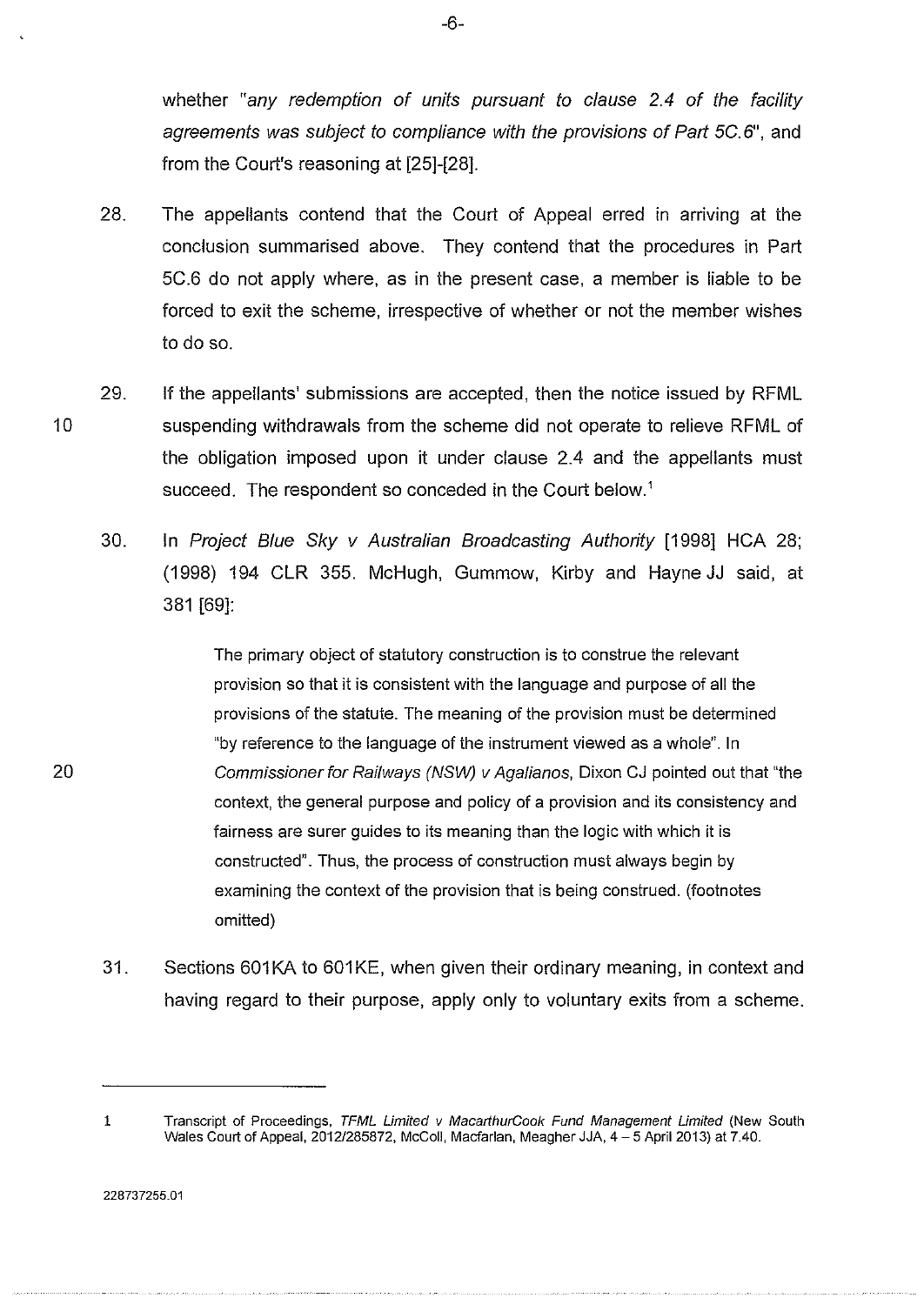Those provisions, which together comprise Part 5C.6 of the Corporations Act, are not a code governing all the ways in which a member may exit a scheme.

# The language of Part 5C.6 in its context

- 32. The proposition that Part 5C.6 is only concerned with voluntary exits is clear from the language deliberately chosen by the drafter. Significantly, ss 601 KA to 601KE use the word "withdraw" instead of, for example, "redeem".
- 33. For instance, ss 601 KA(1) and 601 KA(2) require a constitution (in certain circumstances) to make provision for "members to withdraw from the scheme" and s 601 KB provides that (in some circumstances) the responsible entity "may offer members an opportunity to withdraw, wholly or partly, from the scheme".
- 34. The verb "withdraw" connotes a voluntary action. The ordinary meaning of "withdraw" is to "*draw back or away; take back; remove*".<sup>2</sup> In a banker and customer relationship, a withdrawal from an account in credit is a demand by the customer that the bank pay money that it owes to the customer.<sup>3</sup> When used in other parts of the Corporations Act, the word is plainly intended to have its ordinary meaning of "draw back" or "take back"-a voluntary process: see, for example, ss 650E, 652A, 652B and 1019G.
- 35. Inherent in the word "withdraw" is some action on the part of the party who is to withdraw by way of a demand or request. which action is absent when units are compulsorily redeemed. So, for example, the phrases "she withdrew her nomination" and "I withdraw my support" all involve voluntary action and not compulsion.
	- 36. Thus, s 601 KA(3) does not state that "a member must not withdraw from a scheme otherwise than in accordance with the specified procedure". It provides that "the responsible entity must not allow a member to withdraw

<sup>2</sup>  The Macquarie Dictionary (5th ed) (2009).

<sup>3</sup>  Citigroup Pty Limited v National Australia Bank Limited [2012] NSWCA 381 at [41] per Barrett JA.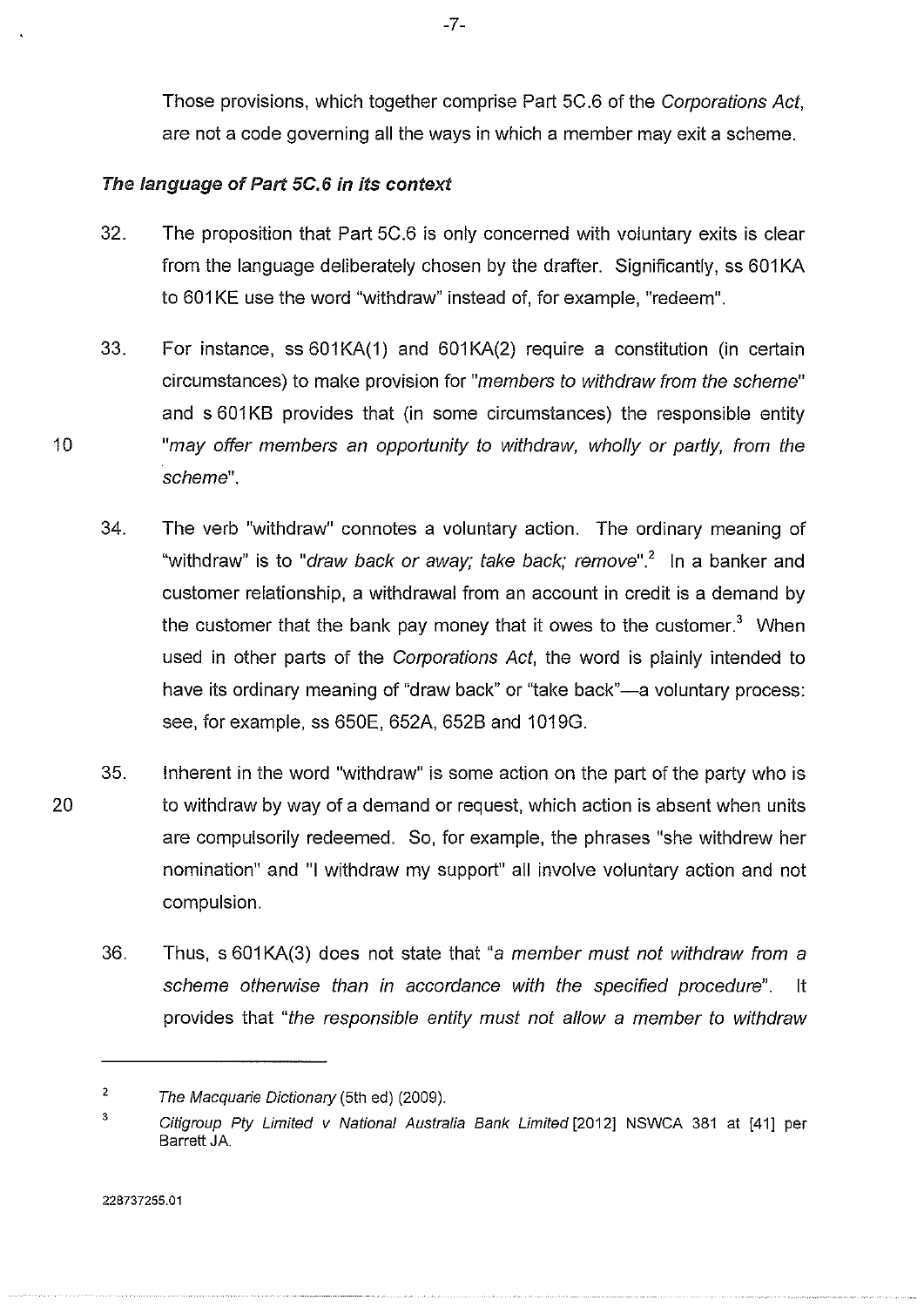from the scheme... otherwise than in accordance with..". To "allow" something to occur is to permit that thing to occur.<sup>4</sup> The act of permitting someone to do something does not compel that person to do anything.

- 37. Similarly, s 601KB refers to the responsible entity offering members an "opportunity to withdraw' wholly or partly from the scheme. Again, as a matter of language, the section contemplates that members need not avail themselves of any such opportunity-they are entitled to choose not to do so.
- 38. By contrast, something that is compulsory does not require any exercise of will or volition by the person who is compelled. There is no exercise of any choice or opportunity. Thus, a compulsory redemption would not, as a matter of ordinary language admit of any volition on the part of the person being redeemed. Even if that person does not wish it, he or she will be redeemed. Put another way, a compulsory redemption is, in the ordinary sense of that phrase, an ejection from the scheme.
	- 39. It is that latter process which is contemplated and required by the terms of issue of the appellants' founder units, the relevant term being encapsulated in clause 2.4 of the facility agreements. Such redemption is not apt to fall within the regime in Part 5C.6.
- 40. That this is so is further confirmed by the logic of Part 5C.6, sitting in the context of other relevant provisions of the Corporations Act. In summary:
	- (a) If members are to have a "right to withdraw" from the scheme, the constitution must specify that right:  $s$  601 GA(4)(a).
	- (b) If there is to be a right to withdraw that may be exercised while the scheme is liquid, the constitution must set out adequate procedures for making and dealing with "withdrawal requests": s 601GA(4)(b). The constitution may make provision for members to withdraw at any time:  $s$  601 $KA(1)$ .

228737255.01

20

<sup>4</sup>  The Macquarie Dictionary (5th ed) (2009).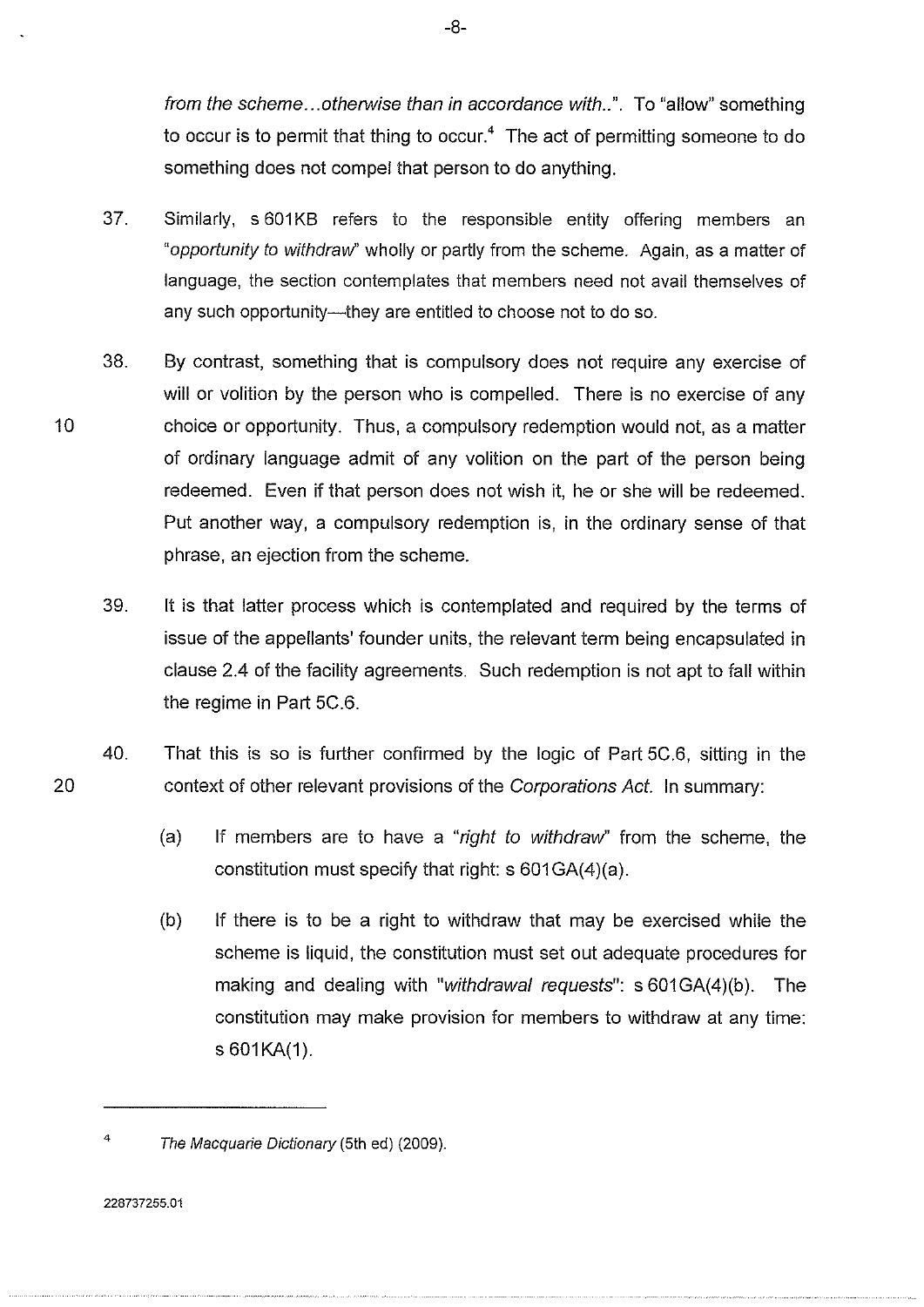- (c) If there is to be a right to withdraw that may be exercised while the scheme is not liquid, the constitution must require the right to be exercised in accordance with Part 5C.6.
- (d) Section 601 KB then provides that if the scheme is not liquid, the member cannot withdraw unless the responsible entity first offers all members, or all members of a class that includes that member, an opportunity to withdraw from the scheme. If such an offer is made, then the member may accept it by making a "withdrawal request''. The responsible entity must identify the assets that are to be sold to satisfy the withdrawal requests.
- (e) A withdrawal offer made under s601KB(1) must satisfy the requirements of s 601KB(2) and (3). That includes a requirement to tell members how long the offer will remain open (the minimum period being 21 days) and that, if the assets sold do not raise sufficient funds to satisfy all withdrawal requests, those requests are to be satisfied proportionately (see s 601KD).
- (f) If the responsible entity decides that it is in the best interests of members to do so, it must cancel a withdrawal offer before it closes: s 601KE.
- $(g)$  Section 601 KA(3) and (3A) make it an offence for a responsible entity to allow a member to withdraw other than in accordance with the requirements of the constitution or, if the scheme is not liquid, in accordance with ss 601 KB to 601 KE.
- 41. This is clearly a regime designed only to regulate voluntary withdrawals. When a responsible entity makes a withdrawal offer, each member is entitled to serve a withdrawal request in respect of all or only part of his or her interest in the scheme. But there is no compulsion to do so.
- 42. Construed sensibly, it is clear that the regime operates to ensure that there is no "rush for the door" where those who are quick to request redemption can gain an advantage over those who are not quick. The opportunity to apply to

30

10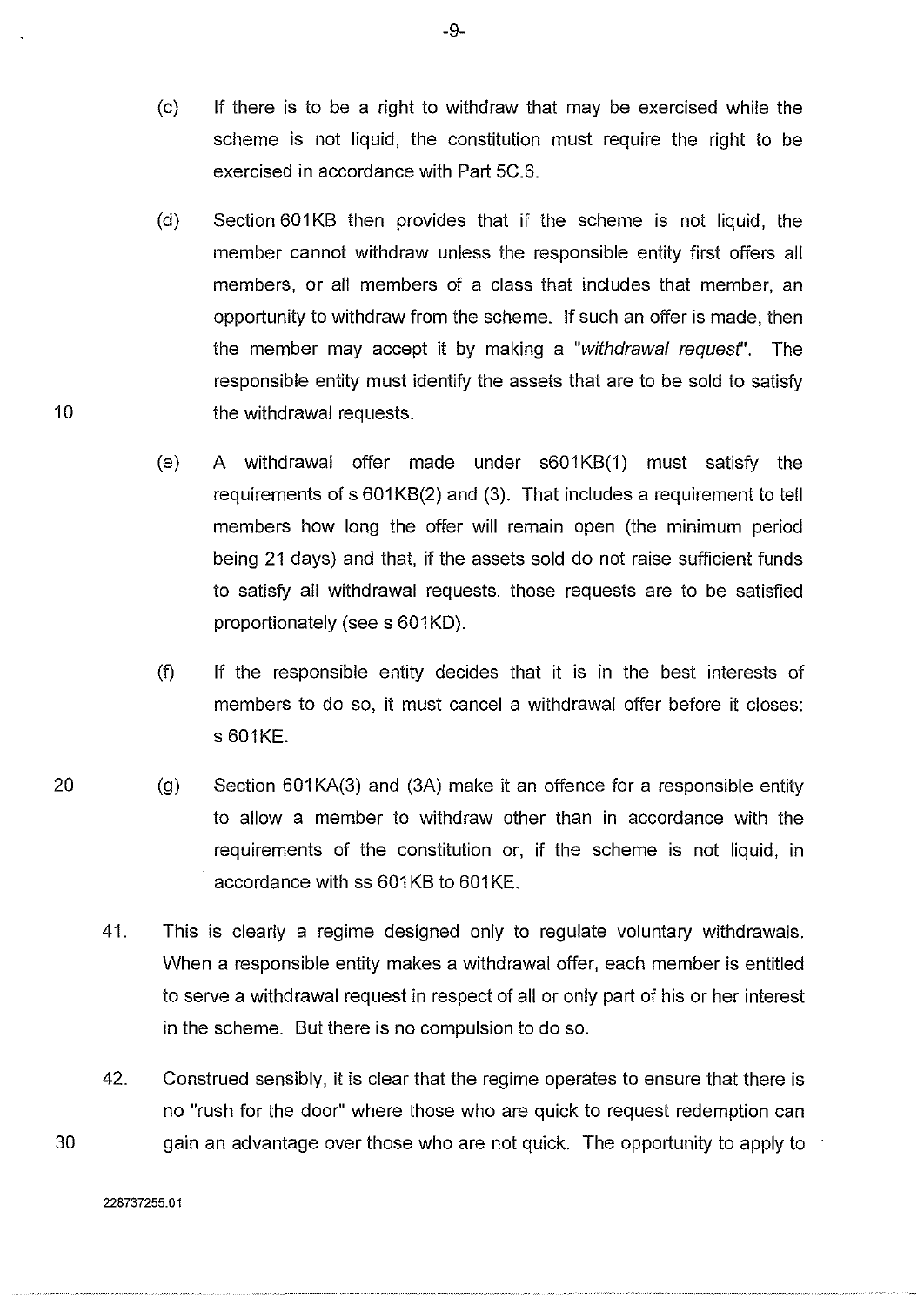withdraw must remain open for a specified period. In event of a shortfall, the members who wish to withdraw do so proportionately to their requests. There is no need for Part 5C.6 to be a code for exiting a scheme in order to give effect to this purpose.

- 43. Indeed, Part 5C.6 was never designed to govern compulsory redemptions. The statutory procedure for withdrawal would not work sensibly in their context:
	- (a) the responsible entity wishing to effect a compulsory redemption must make a withdrawal offer in writing under the constitution or (at least) to all members in the sarne class as the member to be ejected  $(s 601KB(2))$ ;
	- (b) the withdrawal offer must specify a period (of at least 21 days) during which the offer will remain open, the assets that will be used to satisfy the withdrawal requests, the amount of money expected to be available when those assets are converted to money, and the method for dealing with withdrawal requests if the money available is insufficient to satisfy all withdrawal requests (s 601KB(3));
	- (c) the member to be ejected must then make a withdrawal request in response to a withdrawal offer  $(s 601KB(1));$
	- (d) the responsible entity must lodge a copy of the withdrawal offer with ASIC (s $601KB(5)$ );
		- (e) in particular circumstances a withdrawal offer may or must be cancelled before it closes (s 601KE).
- 44. Obviously, if the member to be compulsorily redeemed declines to cooperate in the process-for instance by refusing to lodge a withdrawal request-then the process of redemption is stymied. Alternatively, the responsible entity has to sue for a mandatory injunction-a discretionary remedy. In other words, if the Court of Appeal were correct, then a responsible entity would not be able efficaciously to evict a member from a scheme.

10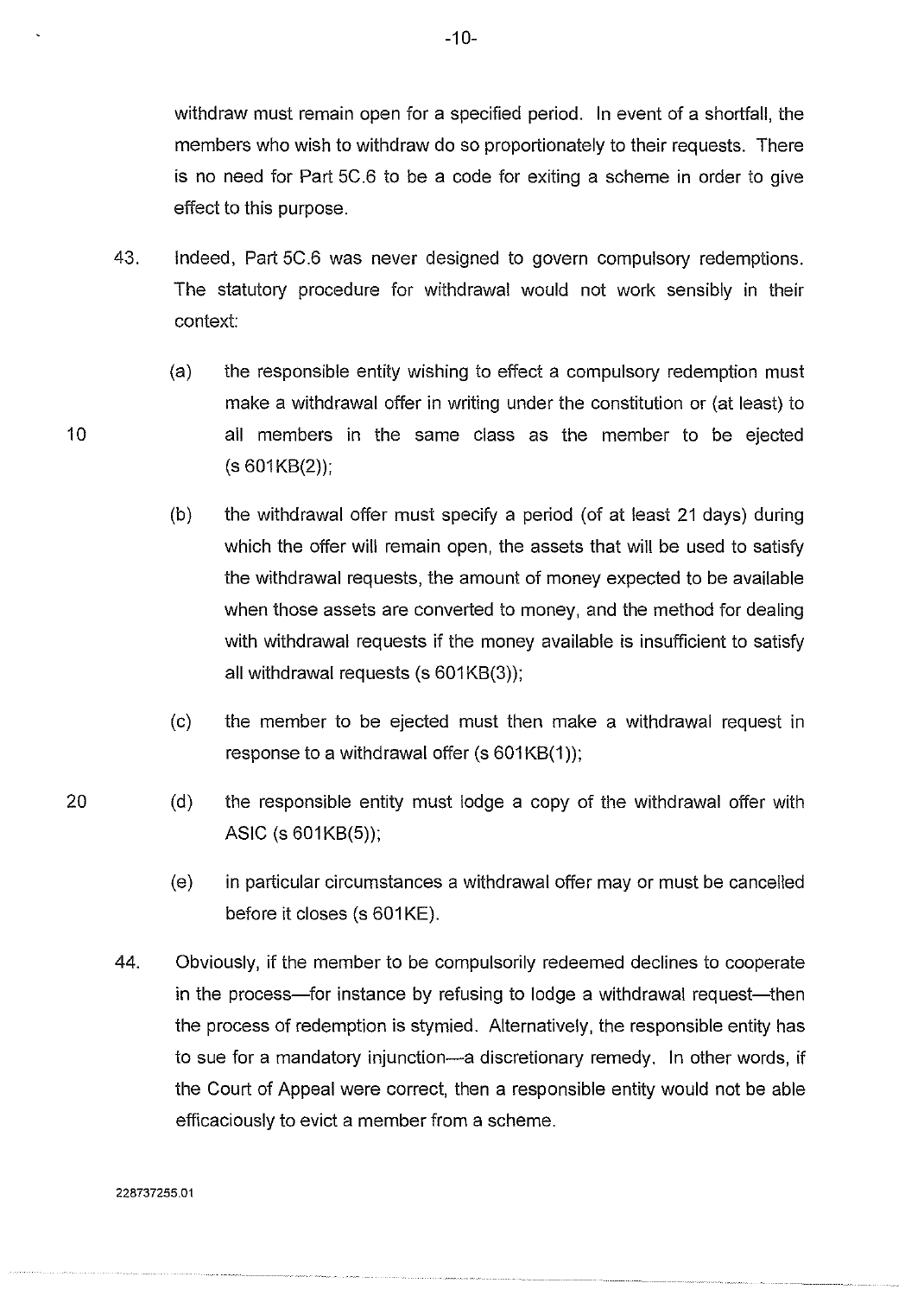- 45. Such a situation cannot have been intended by Parliament. There are many reasons why it may be in the best interests of the body of members as a whole for a responsible entity to evict a member. The responsible entity may become aware that the scheme is being used by a member for illegal purposes, such as money laundering. Less vivid examples of circumstances in which compulsory redemption would be in the interests of the scheme appear in the P-REIT Constitution: see clause 33.7(b)(i)(B) and clause 17.3.
- 46. In the present case, the terms of issue of the appellants' founder units required redemption to be performed during a period commencing six months after the date of subscription. Had the parties been obliged to comply with Part 5C.6:
	- (a) RFML would have had to go through the charade of making a withdrawal offer to MacarthurCook.
	- (b) MacarthurCook would then have had to go through the charade of making a withdrawal request.
	- (c) The parties would then have had to wait out a minimum offer period of 21 days before RFML would have been allowed to redeem the Founder Units. In the meantime a return at a (high) rate of 11.5% per annum would have continued to accrue (see eg FAT3 clause 2.3).
- 20 47. This would have been a pointless exercise in formality for its own sake. At the time of issue the parties could not have intended MacarthurCook to be able to decline to be redeemed and instead continue as a member of the scheme--it had no right to do so under the terms of issue of its founder units.
	- 48. Nor could it have been intended that MacarthurCook would have had the right to change its mind about being redeemed and chosen to remain a member by electing (as it would have been entitled to do under Part 5C.6) not to make a withdrawal request.
	- 49. Instead, the process by which MacarthurCook could have remained a unitholder was exemplified by the transition from FAT1 to FAT2, pursuant to

228737255.01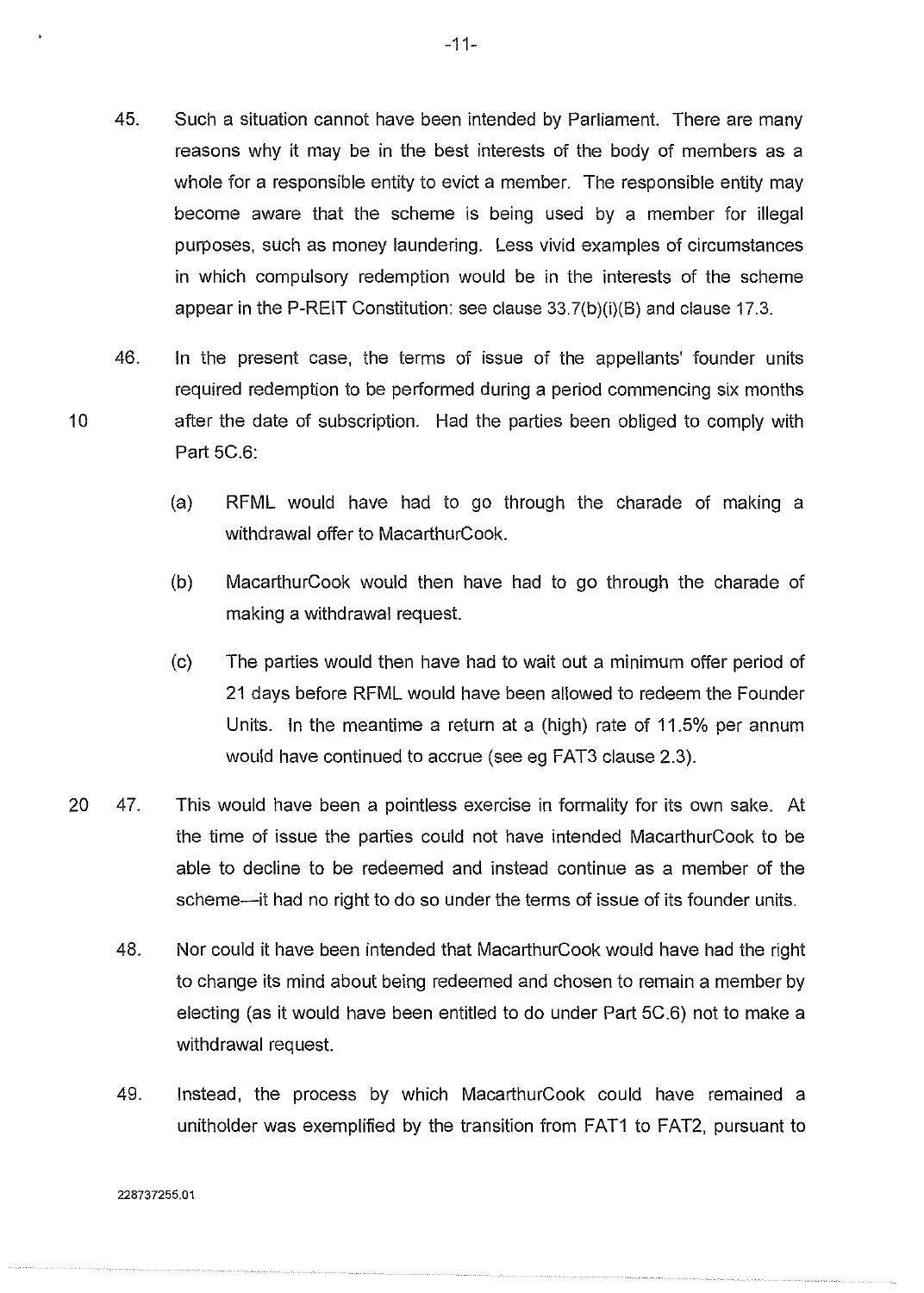which the founder units issued under FAT1 were redeemed and the proceeds applied to subscribe for ordinary units (see paragraph 10 above).

# Prefatory materials

- 50. The proposition that Parliament only intended Part 5C.6 to govern voluntary exits is further supported by an examination of the prefatory materials.
- 51. Under the former Division 5 of Part 7.12 of the Corporations Law, all prescribed interest schemes were required to offer a buy back facility, under which the management company was required to repurchase interests from members on request.<sup>5</sup>
- 10 52. Part 5C.6, which was incorporated into the legislation by the Managed Investments Act 1998 (Cth), was a response to the recommendations made by the Australian Law Reform Commission and the Companies and Securities Advisory Committee in Report No 65 entitled Collective Investments: Other People's Money (Explanatory Memorandum, Managed Investments Bill 1997 (Cth), [1.1] & [1.5]).
	- 53. In its report, the Commission observed that the buy back obligations that existed at that time gave investors the false impression that their investments could be cashed in relatively easily. That obligation could, depending on the liquidity of the scheme, force the manager to borrow or sell the assets of the scheme, which tended to diminish the value of the assets to the disadvantage of remaining investors. The key recommendations of that report included abolition of the statutory buy back obligation and the provision of a link between the ability of investors to get their money out of the scheme and the ease with which the assets of the scheme could be sold. $6$

<sup>5</sup>  Section 1069(1)(c), Corporations Law.

<sup>6</sup>  Australian Law Reform Commission and Companies and Securities Advisory Committee, Collective Investments: Other People's Money, Report No 65, (1993) Summary, at [19], [21] and [22].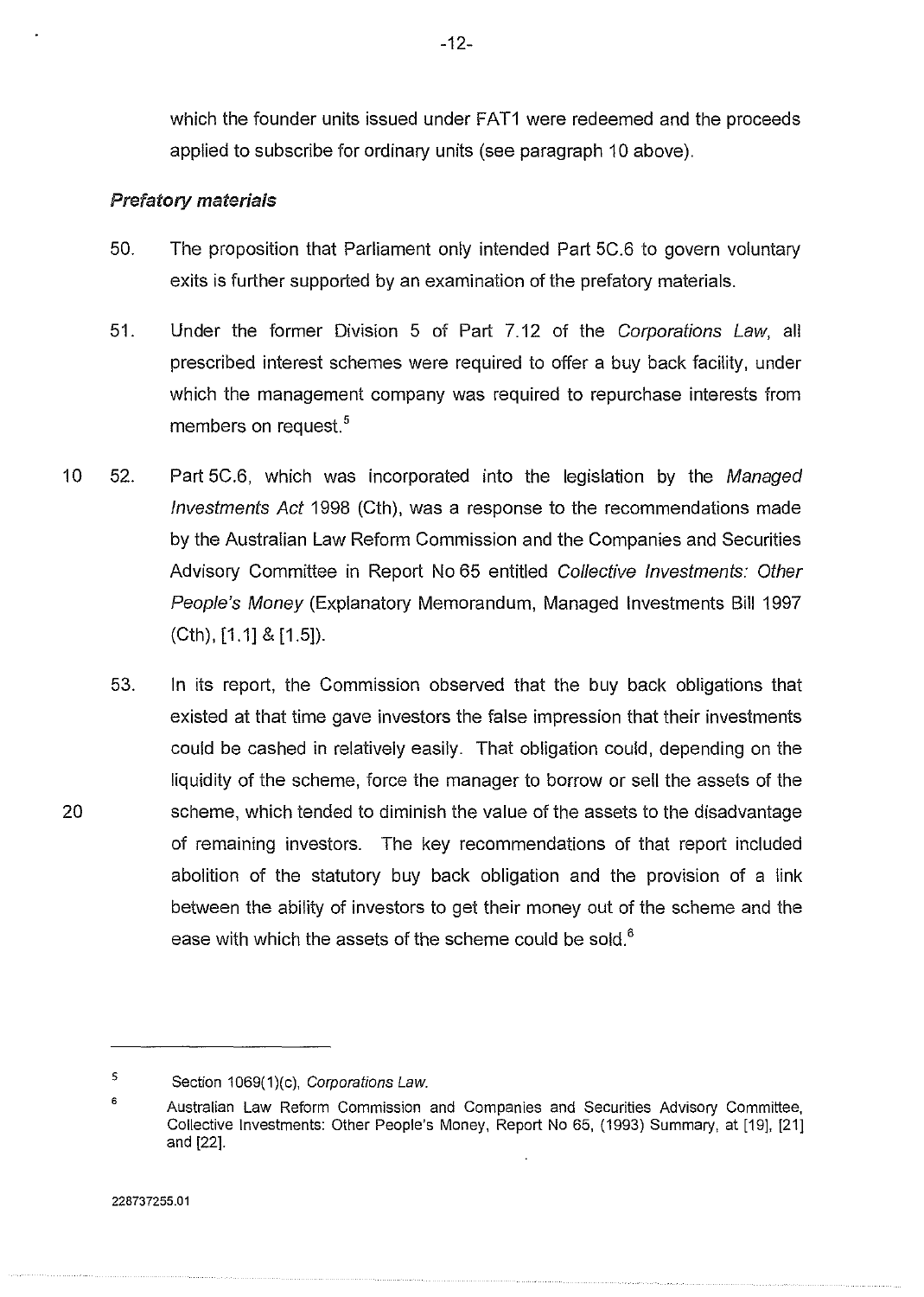- 54. The report made it clear that the proposed reforms were concerned with:
	- (a) balancing a loss of confidence by investors if investors are unable to withdraw their funds in accordance with their expectations against the need to avoid "inappropriate or unworkable exit rules" that may create "false or unrealistic expectations" ([7.3]);
- (b) accommodating situations where there are no suitable assets to be sold to meet withdrawals (for example because the responsible entity would have to sell an asset of much greater value than would be necessary) without "disadvantaging continuing investors or even possibly 10 jeopardising the future of the scheme" ([7.14], [7.18], [7.20]); and
	- (c) avoiding the circumstance of a scheme having to "sell non-liquid assets, or borrow against non-liquid assets, to honour redemption requests in excess of the available liquidity".
	- 55. The report did not contemplate restricting or inhibiting compulsory exits from a scheme, whether pursuant to a constitutional power or a pre-existing arrangement. Again, the apparent overall purpose of the recommendations was to prevent a "rush to the door" that would disadvantage continuing members.
- 20 56. It is clear that Part 5C.6 of the Act was not intended by Parliament to be a code regulating all the circumstances in which a member may cease to be a member of a scheme.

## The Court of Appeal's concern about floodgates

57. An element of the reasoning of the Court of Appeal is at Appeal Judgment [36]):

> If the position was otherwise, the restriction and the protection it seeks to provide for the financial security of the scheme might be avoided by any anterior agreement with a member which obliges the responsible entity to redeem it in specified circumstances.

-13-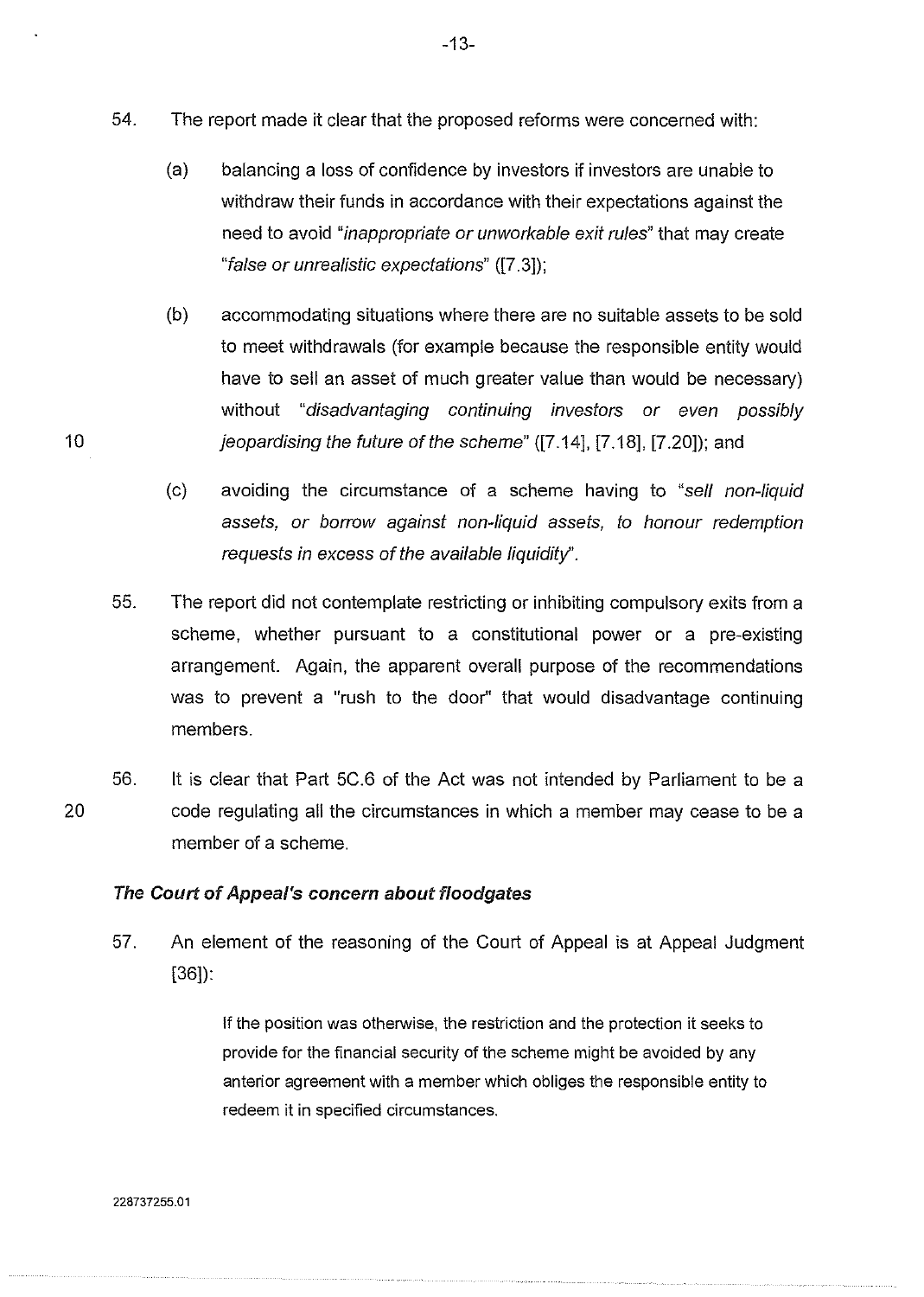- 58. Clause 2.4, however, was not an agreement of the kind about which the Court of Appeal was concerned. It was one of the terms of issue of the Subscription Units, which had been issued to give effect to the underwriting that was at the heart of this arrangement. The redemption of those units pursuant to clause 2.4 was in all relevant senses compulsory from the point of view of MacarthurCook. To the extent that funds were received by the Trust from the public offering, MacarthurCook could not have chosen to remain a unit holder, with the right to receive distributions of at least the 10.5% per annum (see clause 2.3). It had no choice but to be paid out from the funds received by the trust from members of the public subscribing for ordinary units.
- 59. In any event, the Court of Appeal's concern about "anterior agreements" did not justify interpreting Part 5C.6 as a code governing all the ways in which a member exits the scheme. There are three reasons why this is so.
- 60. First, the Court of Appeal does not articulate or define what sorts of anterior agreements might circumvent the protections. Not all anterior agreements could circumvent Part 5C.6. Logically, an anterior agreement which provides for the right voluntarily to exit a scheme would be caught by that Part. For instance, entering into a side agreement with an existing member that empowers the member to call for redemption at a time of that member's choosing would be an offence under s 601 KA(3) and 601 (3A). Clause 2.4 was not such an agreement.
- 61. Secondly, as discussed above, the purpose of Part 5C.6 was not to prevent compulsory redemptions. Structurally that Part is not apt to do so. The real purpose, as revealed by the structure of the Part itself and the prefatory materials, was to provide machinery for voluntary withdrawals from a scheme and, in the case of illiquid schemes, to prevent the harm that would be caused by a "rush for the door".
- 62. Thirdly, the Court of Appeal overlooked the broader regulatory context. Part 5C.6 is but one part of a wider regime for the protection of members of schemes. It sits within Part 5C, which seeks to put in place an appropriate

20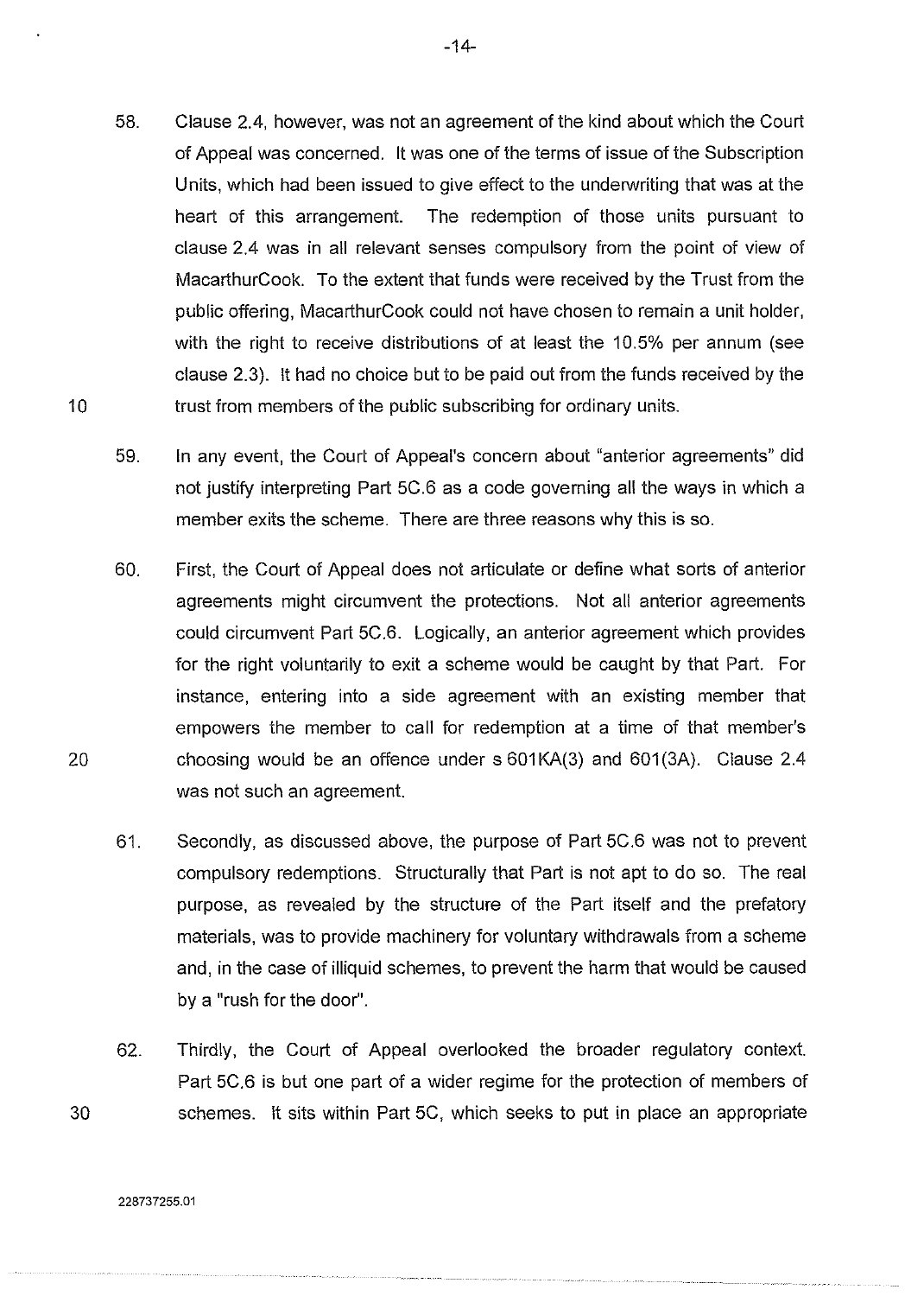level of regulation adequately and effectively to protect the interests of investors<sup>7</sup>

- 63. In particular, the Court of Appeal does not advert to the important duties imposed upon a responsible entity by s 601 FC. For example, the responsible entity must:
	- (a) act honestly  $(s 601FC(a))$ ;
	- (b) exercise the degree of care and diligence that a reasonable person would exercise in the responsible entity's position  $(s 601FC(2))$ ;
	- (c) act in the best interests of members and prefer those interests to the interests of the responsible entity (s  $601FC(c)$ );
	- (d) treat members in the same class equally and members of different classes fairly (s  $601FC(d)$ );
	- (e) not make improper use of information acquired as responsible entity  $(s 601 F C(e))$ .
- 64. Section 601 FC(2) then provides that scheme property is held on trust for members, thus importing the full suite of general Jaw duties owed by trustees. Section 601 FC(3) provides that the duties of the responsible entity to members trump any duties owed to the responsible entity by its officers or employees. Section 601FD then imposes on officers of a responsible entity similar duties to those owed by the responsible entity to members.
- 65. So a responsible entity of an illiquid scheme would not be able to issue a class of units on terms that those members would be redeemed after a fixed period of time, without first considering whether such an issue would be in the best interests of members generally and consistent with the duty to treat members of different classes fairly. That would require the responsible entity to consider the purpose for which the units were being issued, how those

10

<sup>7</sup>  Westfield Management Limited v AMP Capital Property Nominees Limited [2012] HCA 54 at [49].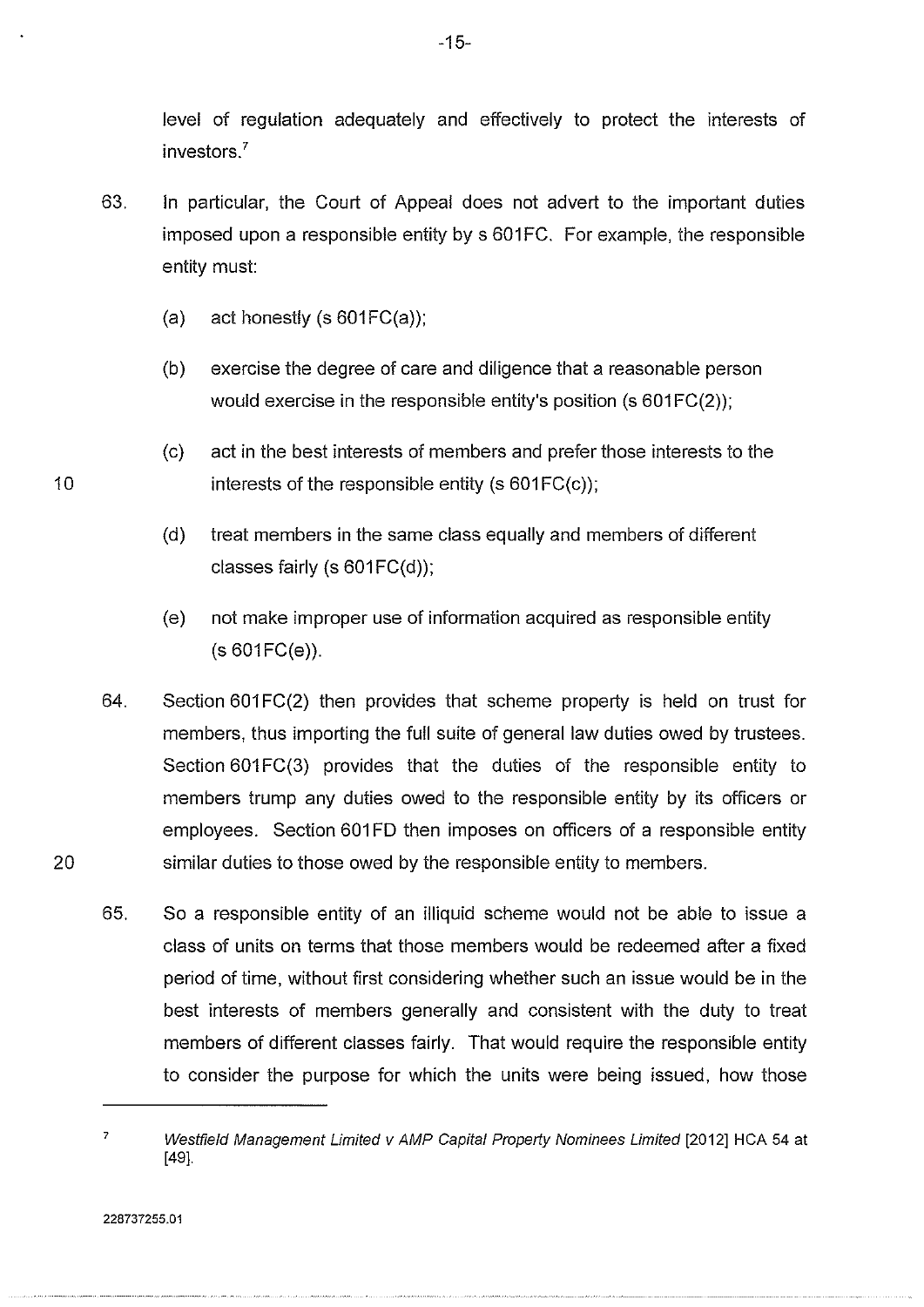units would be redeemed, and what benefits would flow to members in other classes from the issue. Failure to do so would (at least) constitute a potential breach by the responsible entity of s 601 FC and by its officers of s 601 FD.

- 66. That was not what occurred here. MacarthurCook provided an advance to the responsible entity of funds that the responsible entity proposed to raise from a public offering of units. "Repayment" of the advance was to take place out of moneys raised from that public offering. The responsible entity was thereby put in funds to carry out the purpose of the scheme in advance of the receipt of subscription moneys from investors-a circumstance no doubt considered by the responsible entity to be beneficial. There was no evidence (and it has not been suggested) that members would be harmed by this arrangement.
- 67. There is no basis for the fear expressed by the Court of Appeal at Appeal Judgment [36] such that ss 601 KA-601 KE should be given a strained reading which ignores the ordinary meaning of the words of that section, read as a whole, in context, and giving effect to its statutory purpose.

## Part VII: Legislation

10

20

68. The applicable legislative provisions are set out in Annexure A to these submissions. They appear in the annexure in the form they took at the time of the hearings and decisions below. They have not been materially amended.

#### Part VIII: Orders sought

- 69. The appellants seek the following orders:
	- (a) The appeal be allowed
	- (b) Orders (1) to (4) and (6) and (7) of the Court of Appeal be set aside.
	- (c) In lieu of the said orders of the Court of Appeal, it be ordered that:
		- (i) The appeal from the orders of the primary judge be allowed in part.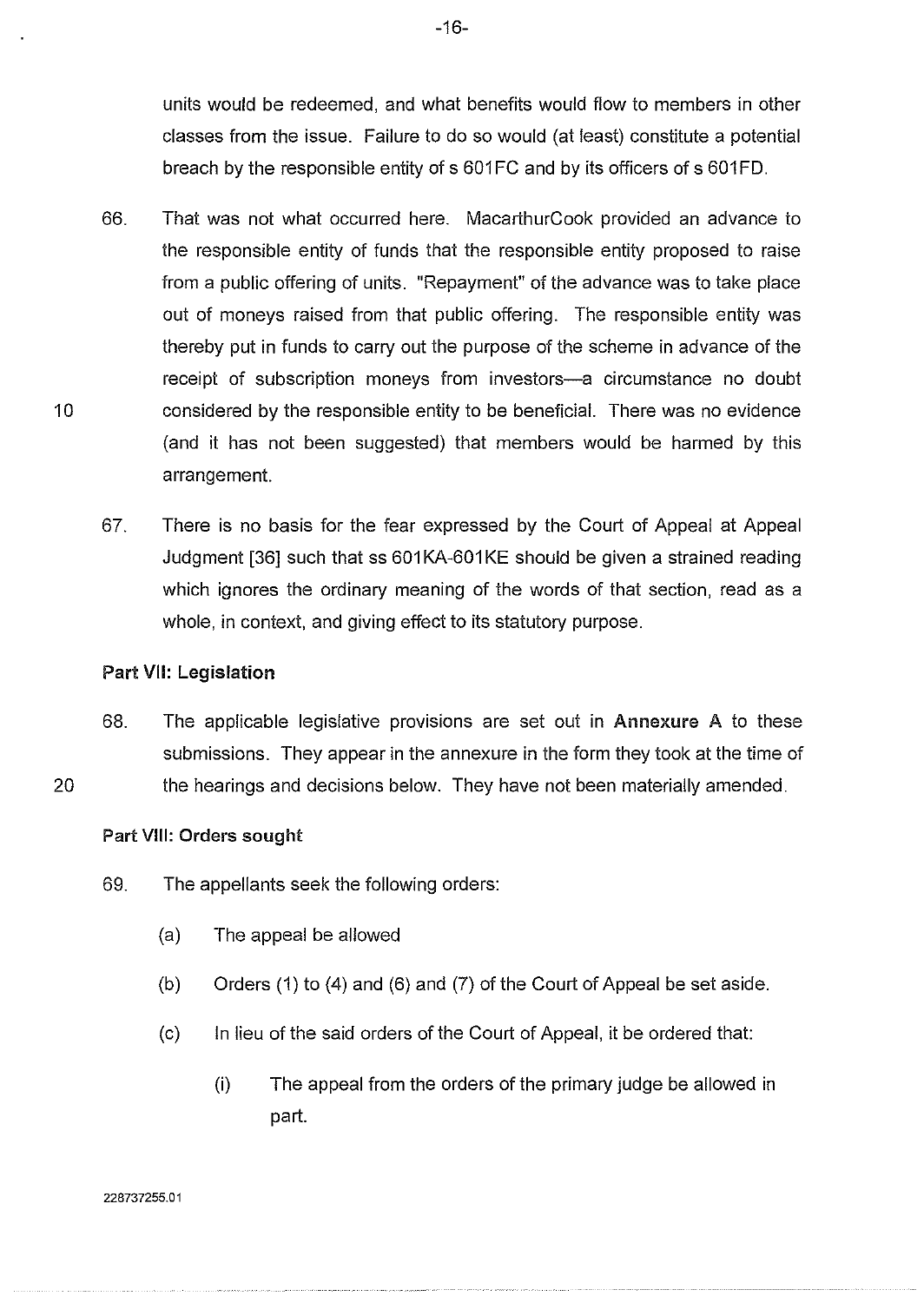- (ii) Orders (1) and (2) made by the primary judge on 17 August 2012 be set aside.
- $(iii)$  In lieu of order (2) made by the primary judge, judgment for the first and second appellants, MacarthurCook Fund Management Limited and Sandhurst Trustees Limited, against the respondent, TFML Limited, in the sum of \$10,809,868 plus pre judgment interest.
- (iv) The appeal from the orders of the primary judge be otherwise dismissed.
- $(v)$  In lieu of order (1) made by the primary judge, judgment for the first and second appellants against the second respondent (Zhaofeng Fund Management Limited) in the sum of \$13,263,750 plus pre judgment interest, to take effect on 17 August 2012.
	- (d) The respondent pay the appellants' costs in this Court and in the Courts below.

# Part IX: Time estimate

10

20

70. The appellants seek one hour for the presentation of the appellant's oral argument.

 $\bigg/$ f *! /'/((,* 

Noel Hutley 5<sup>th</sup> Floor St James Hall 169 Phillip Street Sydney NSW 2000

Tel: (02) 8257 2599 Fax: (02) 9221 8387 Email: nhutley@stjames.net.au

228737255.01

-17-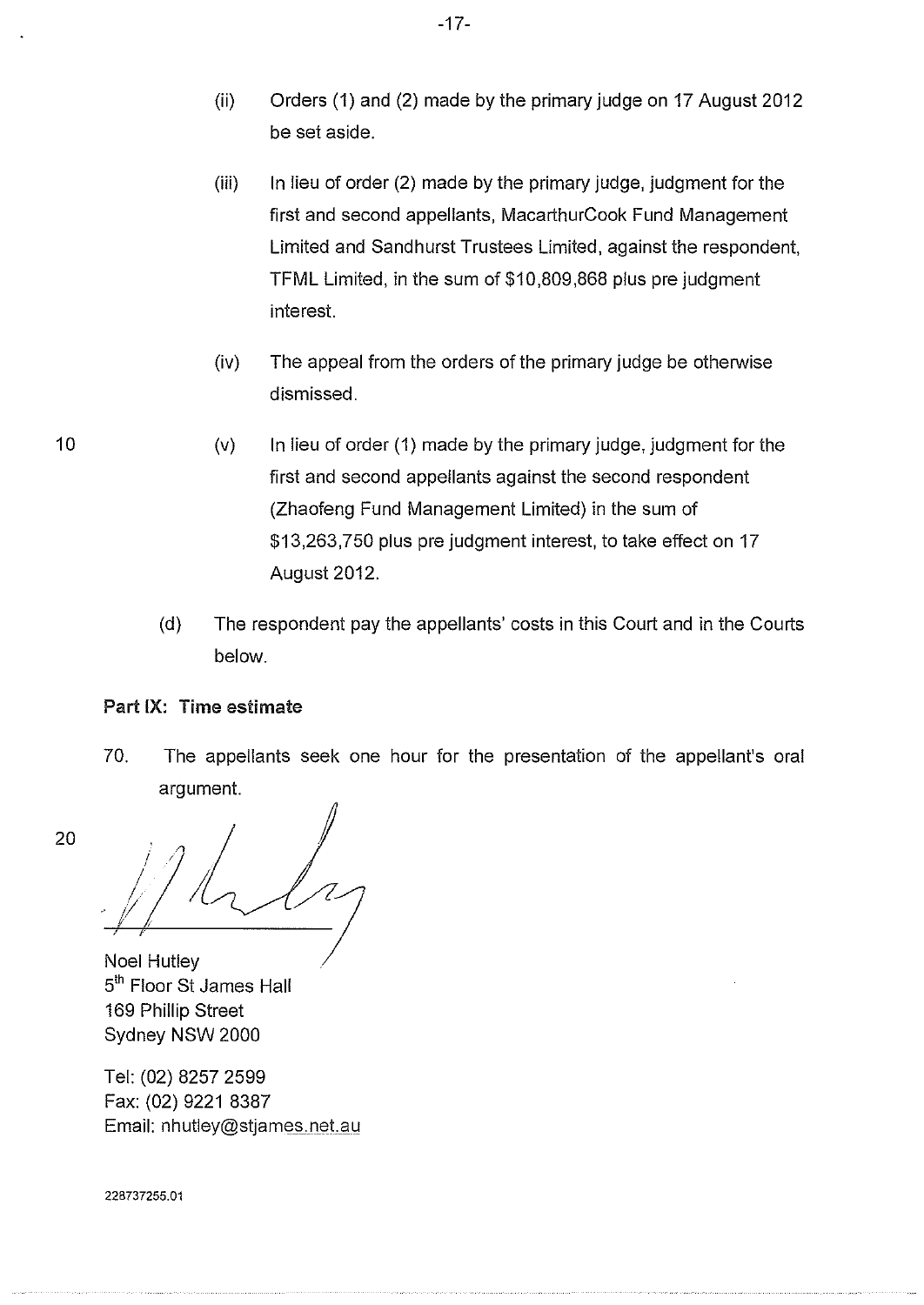Ō,

Vanessa Thomas 12<sup>th</sup> Floor Wentworth Selborne Chambers 180 Phillip Street Sydney NSW 2000

Tel: (02) 8029 6312 Fax: (02) 8029 9552 Email: v.thomas@12thfloor.com.au

10

# Counsel for the appellants

7 March 2014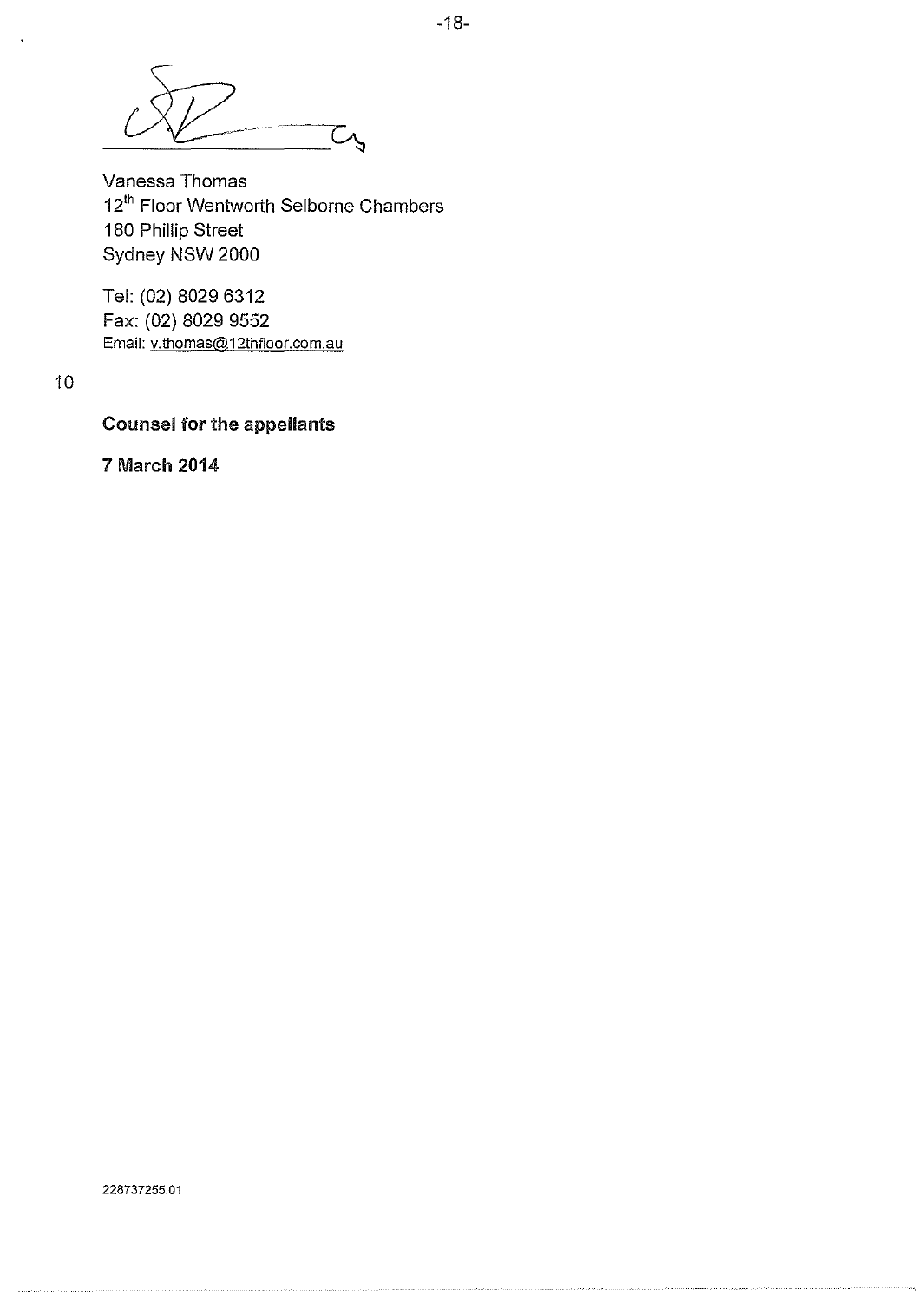# IN THE HIGH COURT OF AUSTRALIA SYDNEY REGISTRY No. S39 of 2014

BETWEEN: MacarthurCook Fund Management Limited First Appellant

> Sandhurst Trustees Limited Second Appellant

> > and

TFML Limited (ABN 39 079 608 825) Respondent

# **ANNEXURE A TO APPELLANTS' SUBMISSIONS**

## Corporations Act 2001 (Cth) as at 26 November 2008

#### **601 FC Duties of responsible entity**

|    | (1) In exercising its powers and carrying out its duties, the responsible entity |
|----|----------------------------------------------------------------------------------|
| 20 | of a registered scheme must:                                                     |

- (a) act honestly; and
- (b) exercise the degree of care and diligence that a reasonable person would exercise if they were in the responsible entity's position; and
- (c) act in the best interests of the members and, if there is a conflict between the members' interests and its own interests, give priority to the members' interests; and
- (d) treat the members who hold interests of the same class equally and members who hold interests of different classes fairly; and
- (e) not make use of information acquired through being the responsible 30 entity in order to:
	- (i) gain an improper advantage for itself or another person; or
	- (ii) cause detriment to the members of the scheme; and
	- (f) ensure that the scheme's constitution meets the requirements of sections 601GA and 601GB; and
	- (g) ensure that the scheme's compliance plan meets the requirements of section 601HA; and
	- (h) comply with the scheme's compliance plan; and
	- **(i)** ensure that scheme property is:
		- (i) clearly identified as scheme property; and
- 40 (ii) held separately from property of the responsible entity and property of any other scheme; and

Filed on behalf of the Appellants

Address for Service Ashurst Australia Level 36, 225 George Street, Sydney NSW 2000

Date: 7 March 2014 Telephone: (02) 9258 6000 Fax: (02) 9258 6999 DX 388 Sydney Ref: Wen-Ts'ai Lim

10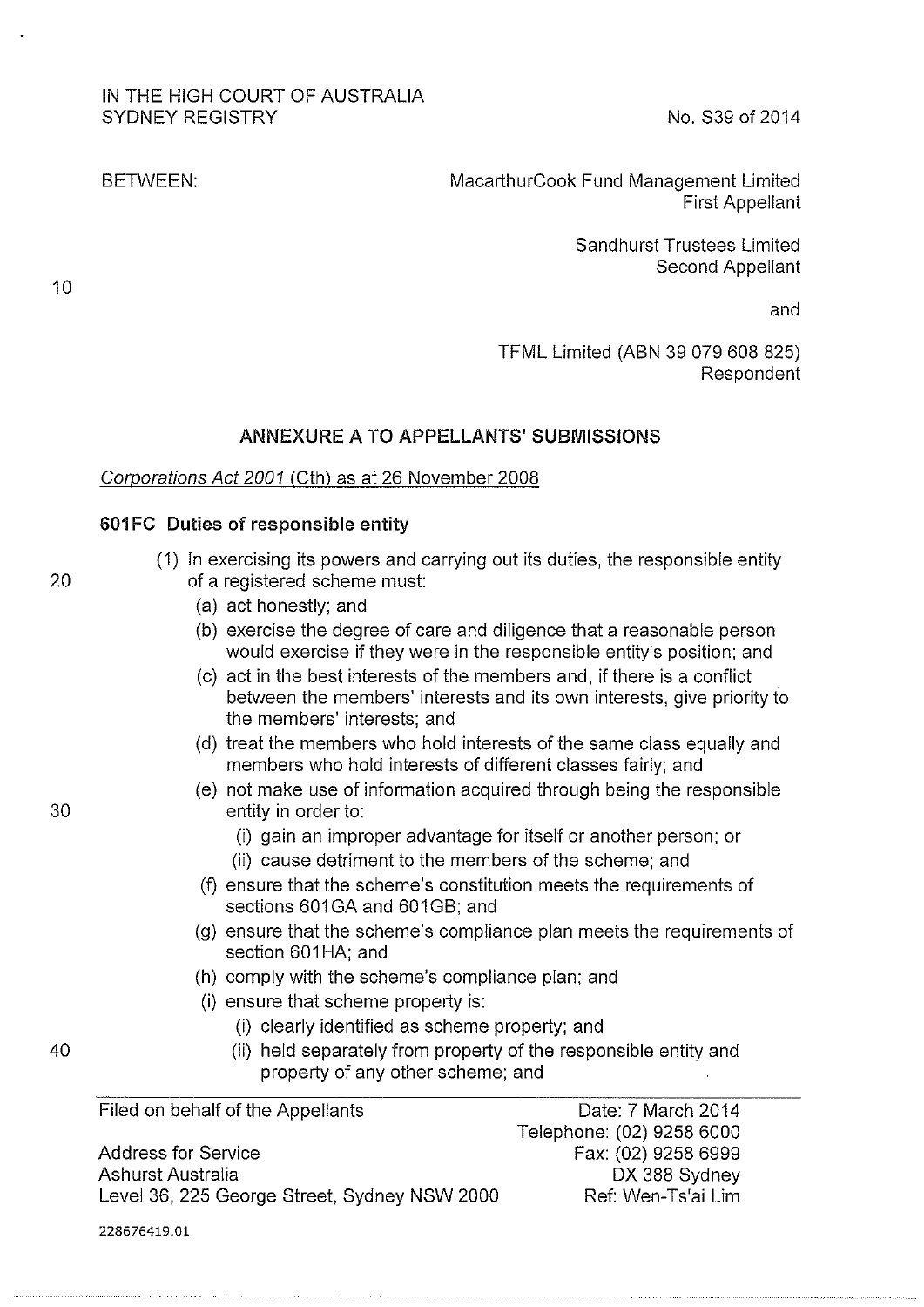$(i)$  ensure that the scheme property is valued at regular intervals appropriate to the nature of the property; and

20

- (k) ensure that all payments out of the scheme property are made in accordance with the scheme's constitution and this Act; and
- (I) report to ASIC any breach of this Act that:
	- (i) relates to the scheme; and
	- (ii) has had, or is likely to have, a materially adverse effect on the interests of members;

as soon as practicable after it becomes aware of the breach; and

- (m) carry out or comply with any other duty, not inconsistent with this Act, that is conferred on the responsible entity by the scheme's constitution.
- (2) The responsible entity holds scheme property on trust for scheme members.
	- Note: Under subsection 601 FB(2), the responsible entity may appoint an agent to hold scheme property separately from other property.
- (3) A duty of the responsible entity under subsection (1) or (2) overrides any conflicting duty an officer or employee of the responsible entity has under Part 2D.1.
- 20 (5) A responsible entity who contravenes subsection (1), and any person who is involved in a responsible entity's contravention of that subsection, contravenes this subsection.

Note 1: Section 79 defines *involved*.

Note 2: Subsection (5) is a civil penalty provision (see section 1317E).

(6) A person must not intentionally or recklessly be involved in a responsible entity's contravention of subsection (1).

## 601FD Duties of officers of responsible entity

- (1) An officer of the responsible entity of a registered scheme must:
	- (a) act honestly; and
- 30 (b) exercise the degree of care and diligence that a reasonable person would exercise if they were in the officer's position; and
	- (c) act in the best interests of the members and, if there is a conflict between the members' interests and the interests of the responsible entity, give priority to the members' interests; and
	- (d) not make use of information acquired through being an officer of the responsible entity in order to:
		- (i) gain an improper advantage for the officer or another person; or
		- (ii) cause detriment to the members of the scheme; and
- (e) not make improper use of their position as an officer to gain, directly 40 or indirectly, an advantage for themselves or for any other person or to cause detriment to the members of the scheme; and
	- (f) take all steps that a reasonable person would take, if they were in the officer's position, to ensure that the responsible entity complies with:

10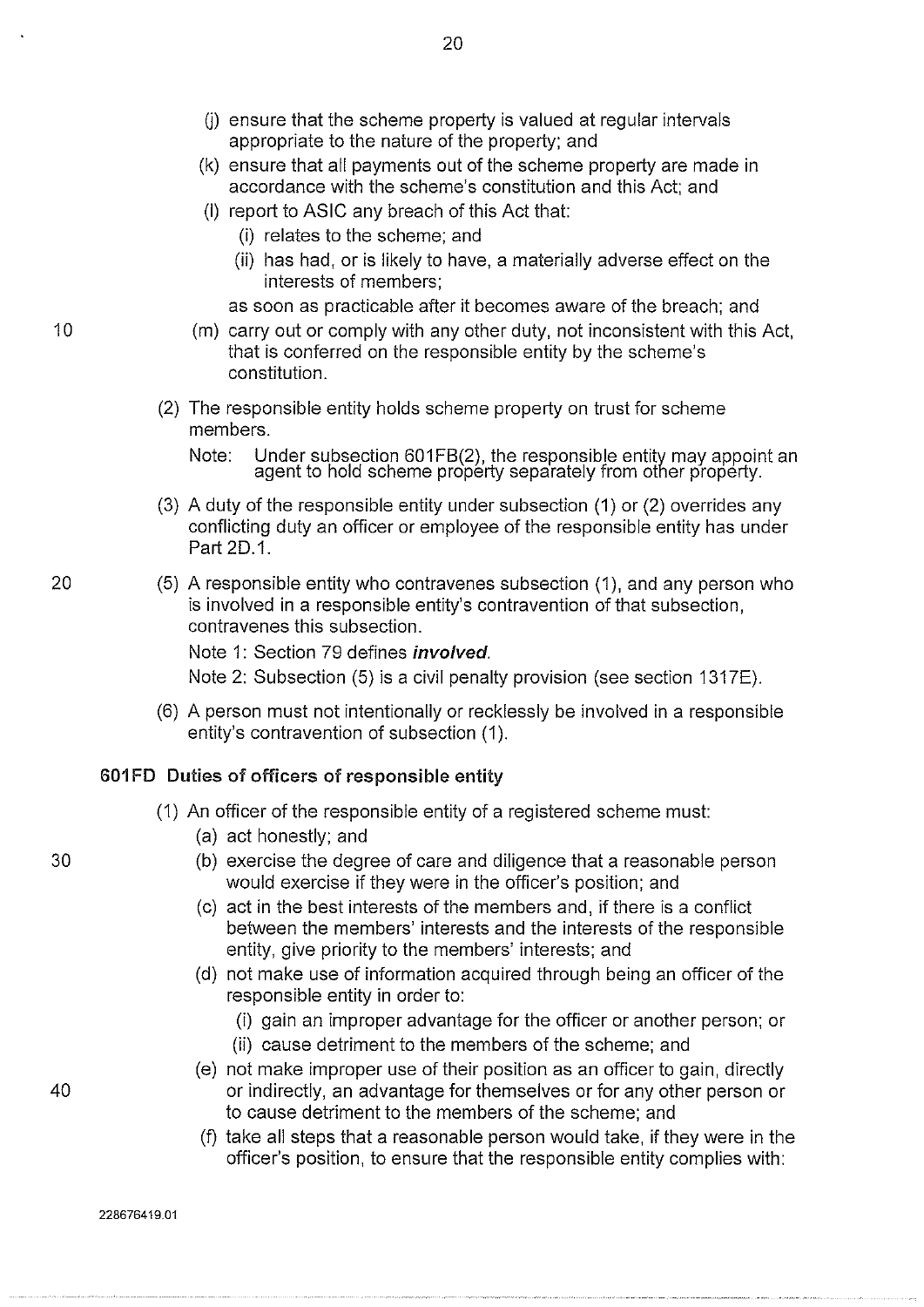- (i) this Act; and
- (ii) any conditions imposed on the responsible entity's Australian financial services licence; and
- (iii) the scheme's constitution; and
- (iv) the scheme's compliance plan.
- (2) A duty of an officer of the responsible entity under subsection (1) overrides any conflicting duty the officer has under Part 20.1.
- (3) A person who contravenes, or is involved in a contravention of, subsection (1) contravenes this subsection.

10 Note 1: Section 79 defines *involved.* 

Note 2: Subsection (3) is a civil penalty provision (see section 1317E).

(4) A person must not intentionally or recklessly contravene, or be involved in a contravention of, subsection (1 ).

# 601 GA Contents of the constitution

- (1) The constitution of a registered scheme must make adequate provision for:
	- (a) the consideration that is to be paid to acquire an interest in the scheme; and
- (b) the powers of the responsible entity in relation to making investments 20 of, or otherwise dealing with, scheme property; and
	- (c) the method by which complaints made by members in relation to the scheme are to be dealt with; and
	- (d) winding up the scheme.
	- (2) If the responsible entity is to have any rights to be paid fees out of scheme property, or to be indemnified out of scheme property for liabilities or expenses incurred in relation to the performance of its duties, those rights:
		- (a) must be specified in the scheme's constitution; and
		- (b) must be available only in relation to the proper performance of those duties;
		- and any other agreement or arrangement has no effect to the extent that it purports to confer such a right.
	- (3) If the responsible entity is to have any powers to borrow or raise money for the purposes of the scheme:
		- (a) those powers must be specified in the scheme's constitution; and
		- (b) any other agreement or arrangement has no effect to the extent that it purports to confer such a power.
	- (4) If members are to have a right to withdraw from the scheme, the scheme's constitution must:
		- (a) specify the right; and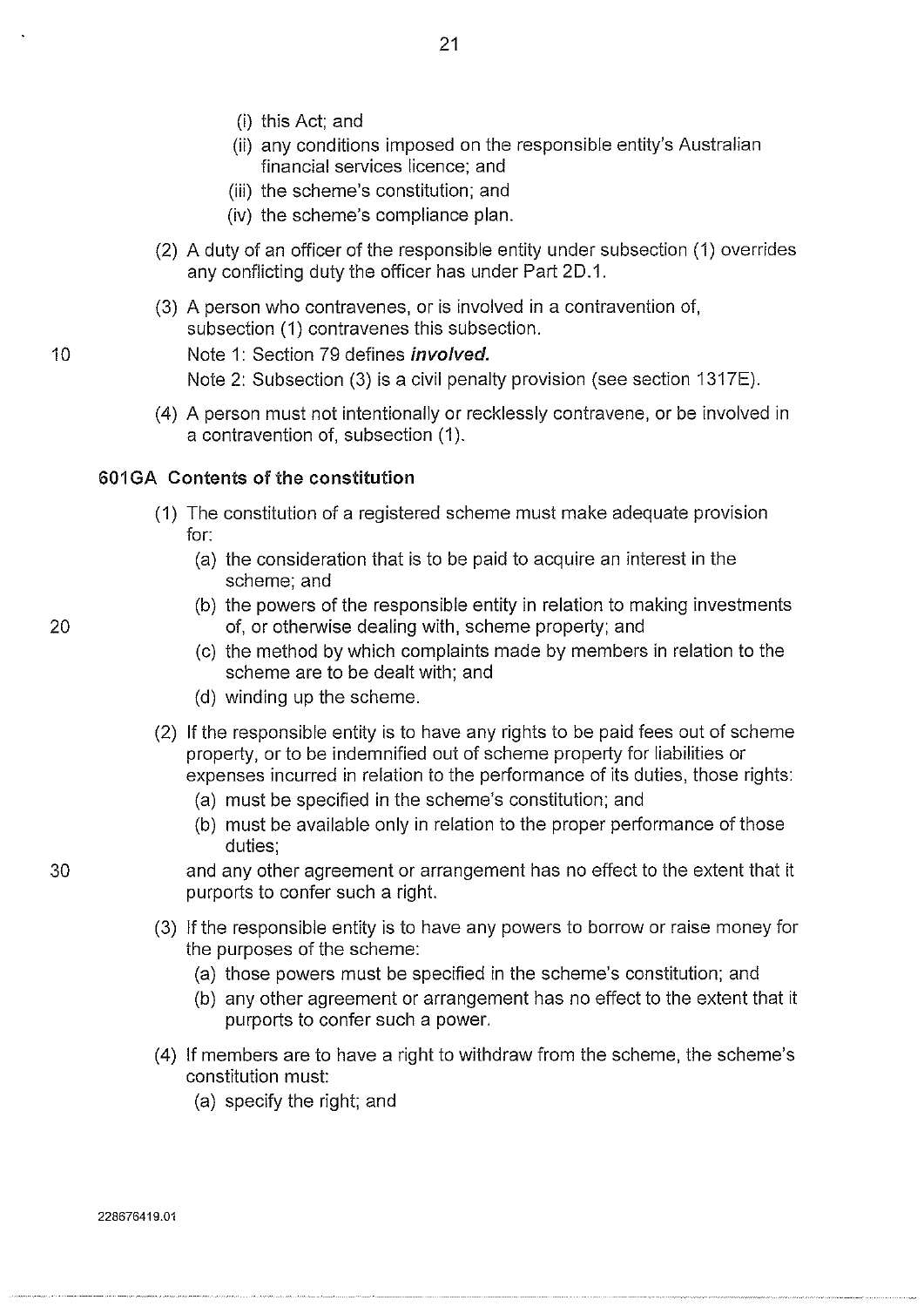- (b) if the right may be exercised while the scheme is liquid (as defined in section 601 KA)-set out adequate procedures for making and dealing with withdrawal requests; and
- (c) if the right may be exercised while the scheme is not liquid (as defined in section 601KA)--provide for the right to be exercised in accordance with Part 5C.6 and set out any other adequate procedures (consistent with that Part) that are to apply to making and dealing with withdrawal requests.
- The right to withdraw, and any provisions in the constitution setting out procedures for making and dealing with withdrawal requests, must be fair to all members.

# Part 5C.6-Members' rights to withdraw from a scheme

## 601 KA Members' rights to withdraw

#### Withdrawal from schemes that are liquid

(1) The constitution of a registered scheme may make provision for members to withdraw from the scheme, wholly or partly, at any time while the scheme is liquid (see subsection 601 GA(4)).

#### Withdrawal from schemes that are not liquid

(2) The constitution of a registered scheme may make provision for members 20 to withdraw from the scheme, wholly or partly, in accordance with this Part while the scheme is not liquid (see subsection 601 GA(4)).

## Restrictions on withdrawal from schemes

- (3) The responsible entity must not allow a member to withdraw from the scheme:
	- (a) if the scheme is liquid-otherwise than in accordance with the scheme's constitution; or
	- (b) if the scheme is not liquid-otherwise than in accordance with the scheme's constitution and sections 601KB to 601KE.
- (3A) An offence based on subsection (3) is an offence of strict liability.

Note: For strict liability, see section 6.1 of the Criminal Code.

#### Liquid schemes

(4) A registered scheme is liquid if liquid assets account for at least 80% of the value of scheme property.

#### Liquid assets

(5) The following are liquid assets unless it is proved that the responsible entity cannot reasonably expect to realise them within the period specified in the constitution for satisfying withdrawal requests while the scheme is liquid:

30

10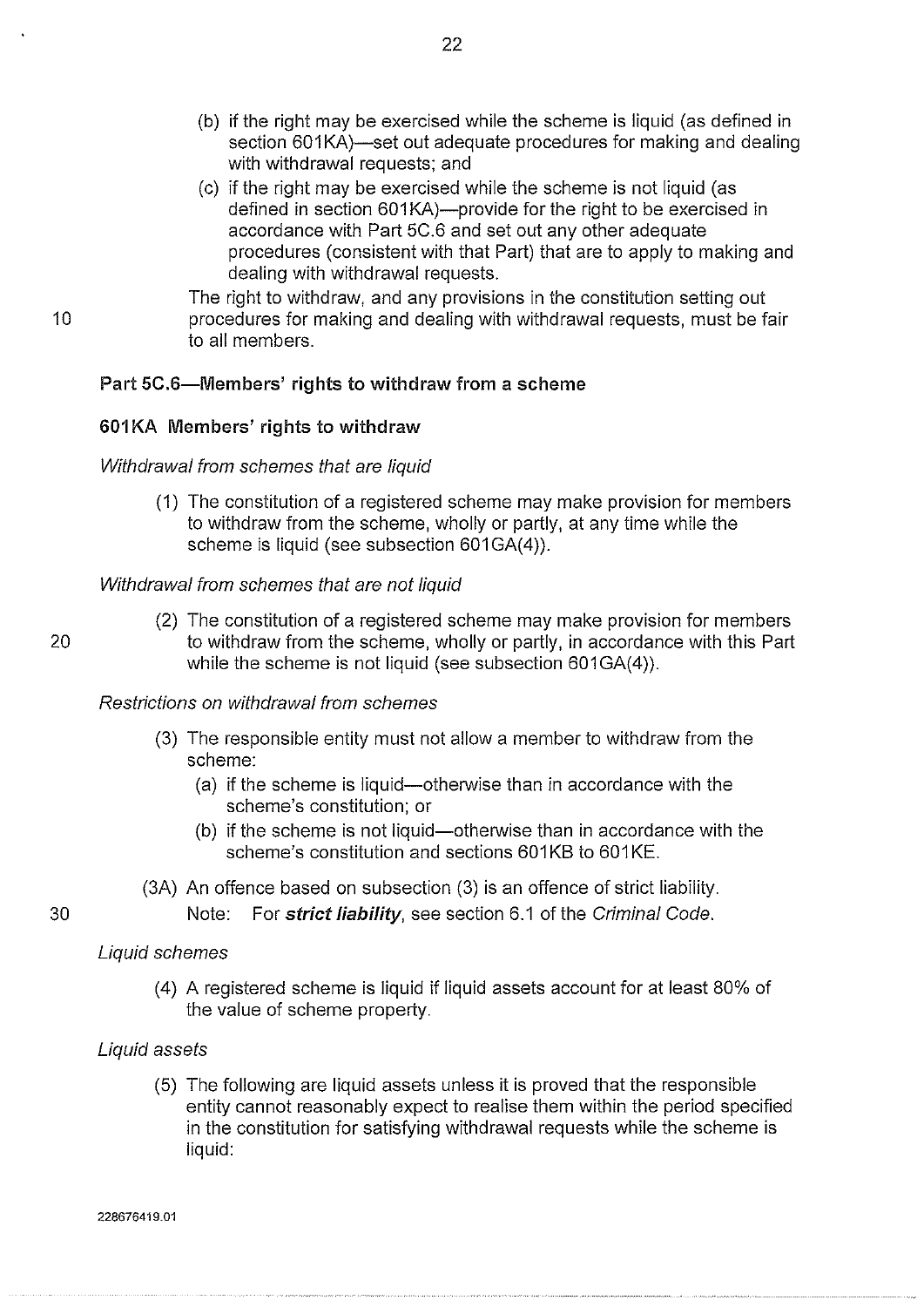- (a) money in an account or on deposit with a bank;
- (b) bank accepted bills;
- (c) marketable securities (as defined in section 9);
- (d) property of a prescribed kind.
- (6) Any other property is a liquid asset if the responsible entity reasonably expects that the property can be realised for its market value within the period specified in the constitution for satisfying withdrawal requests while the scheme is liquid.

#### **601 KB Non-liquid schemes-offers**

- 
- 10 (1) The responsible entity of a registered scheme that is not liquid may offer members an opportunity to withdraw, wholly or partly, from the scheme to the extent that particular assets are available and able to be converted to money in time to satisfy withdrawal requests that members may make in response to the offer.
	- (2) The withdrawal offer must be in writing and be made:
		- (a) if the constitution specifies procedures for making the offer-in accordance with those procedures; or
		- (b) otherwise-by giving a copy of the offer to all members of the scheme or to all members of a particular class.

# 20 (3) The withdrawal offer must specify:

- (a) the period during which the offer will remain open (this period must last for at least 21 days after the offer is made); and
- (b) the assets that will be used to satisfy withdrawal requests; and
- (c) the amount of money that is expected to be available when those assets are converted to money; and
- (d) the method for dealing with withdrawal requests if the money available is insufficient to satisfy all requests.

The method specified under paragraph (d) must comply with section 601KD.

- 30 (4) For joint members, a copy of the withdrawal offer need only be given to the joint member named first in the register of members.
	- (5) As soon as practicable after making the withdrawal offer, the responsible entity must lodge a copy of the offer with ASIC.

#### **601KC Non-liquid schemes-only one withdrawal offer to be open at any time**

Only one withdrawal offer may be open at any time in relation to a particular interest in a registered scheme that is not liquid.

#### **601KD Non-liquid schemes-how payments are to be made**

The responsible entity of a registered scheme that is not liquid must ensure that withdrawal requests made in response to a withdrawal offer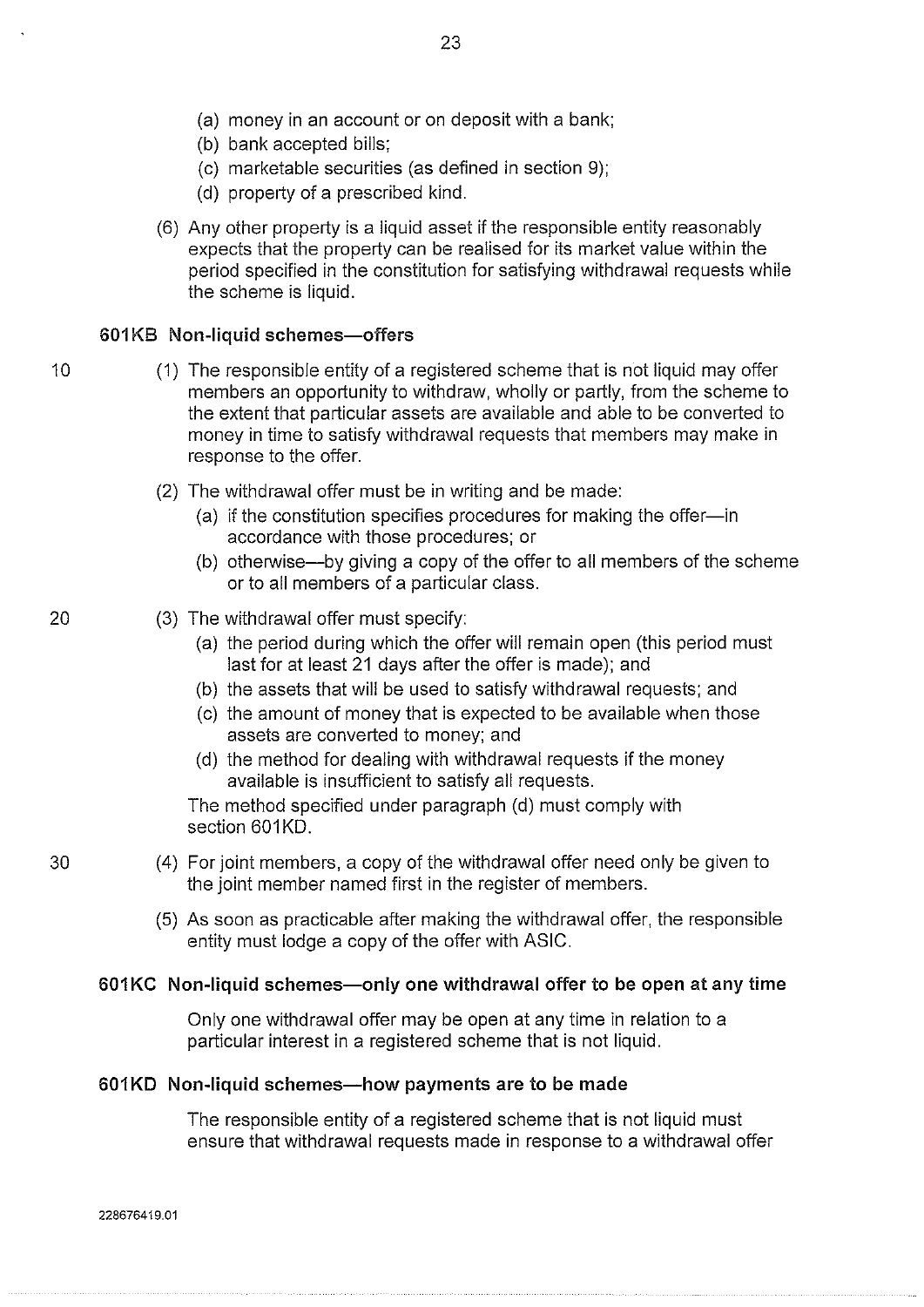are satisfied within 21 days after the offer closes. No request made under the withdrawal offer may be satisfied while the offer is still open. If an insufficient amount of money is available from the assets specified in the offer to satisfy all requests, the requests are to be satisfied proportionately in accordance with the formula:

Amount of money available  $\times$  to withdraw Amount member requested Total of all amounts members request to withdraw

## 601KE Non-liquid schemes-responsible entity may cancel withdrawal offer

- (1) The responsible entity of a registered scheme that is not liquid:
	- (a) may cancel a withdrawal offer before it closes if the offer contains a material error; or
	- (b) must cancel a withdrawal offer before it closes if it is in the best interests of members to do so.
- (2) The cancellation must be made:
	- (a) if the constitution specifies procedures for cancelling the withdrawal offer-in accordance with those procedures; or
	- (b) otherwise-by notice in writing to the members to whom the withdrawal offer was made.
- (3) The responsible entity must lodge written notice of the cancellation with ASIC.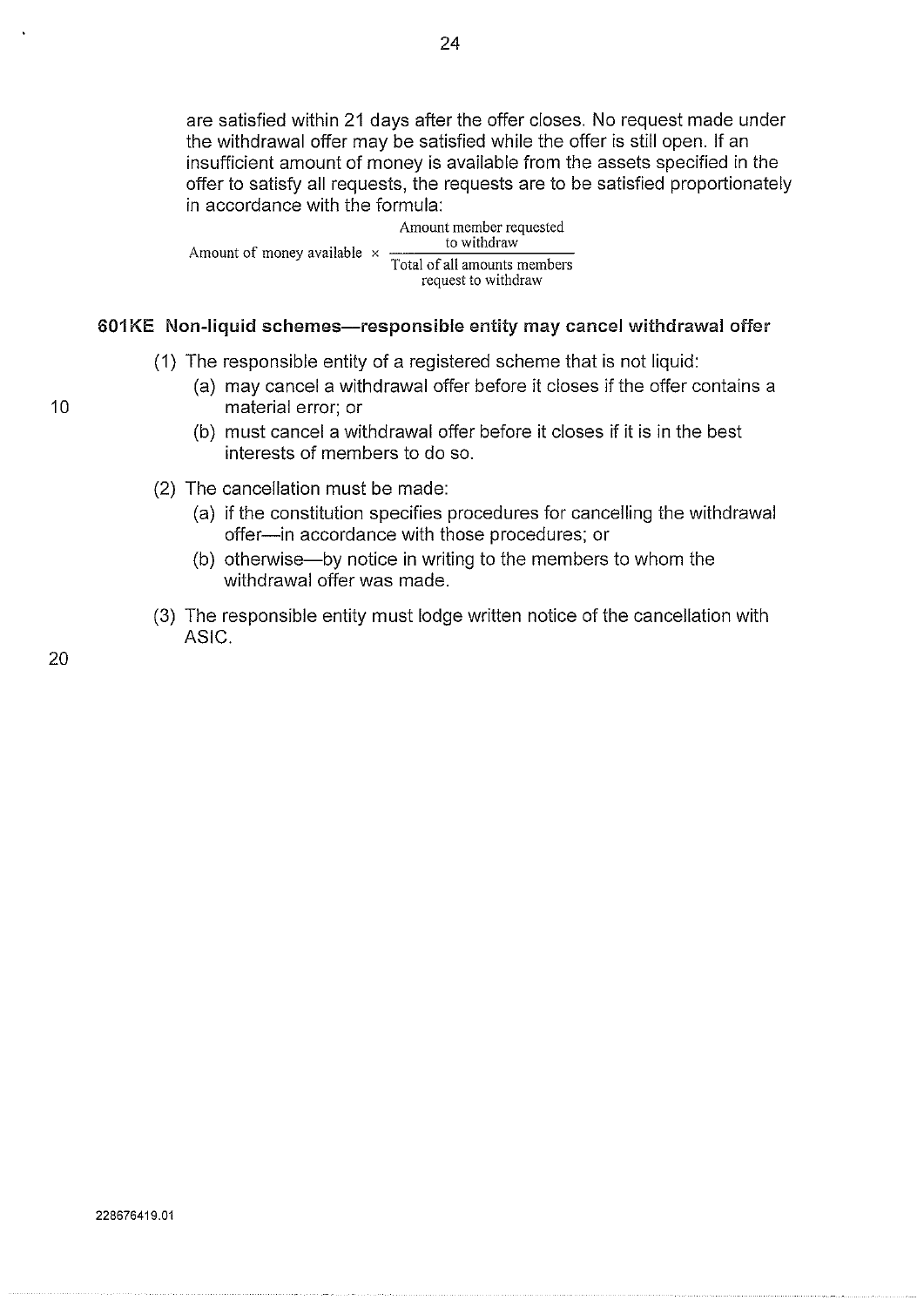# 650E Right to withdraw acceptance

(1) A person who accepts an offer made under an off-market bid may withdraw their acceptance of the offer if:

25

- (a) the bid is subject to a defeating condition; and
- (b) the bidder varies the offers under the bid in a way that postpones for more than 1 month the time when the bidder has to meet their obligations under the bid; and
- (c) the person is entitled to be given a notice of the variation under 10 subsection 650D(1).

# (2) To withdraw their acceptance, the person must:

- (a) give the bidder notice within 1 month beginning on the day after the day on which the copy of the notice of the variation was received; and
- (b) return any consideration received by the person for accepting the offer.
- (3) A notice under paragraph (2)(a) must:
	- (a) comply with the conditions specified in regulations made for the purposes of this paragraph; or
	- (b) if no such regulations are made—be in writing.
- 20 (4) To return consideration that includes securities, the person must:
	- (a) take any actions that are specified in regulations made for the purposes of this paragraph in relation to the return of those securities; or
	- (b) if no such regulations are made—give the bidder any transfer documents needed to effect the return of the securities.
	- (5) If the person withdraws their acceptance, the bidder must:
		- (a) take any actions that are specified in regulations made for the purposes of this paragraph in relation to the withdrawal of acceptance; and
- 30 (b) return any documents that the person sent the bidder with the acceptance of the offer;

within 14 days after:

- (c) if the person does the things referred to in subsection (2) on the same day-that day; or
- (d) if the person does those things on different days—the last of those days.
- (6) If under this section a person returns to a company any certificates (together with any necessary transfer documents) in respect of the securities issued by the company, the company must cancel those 40 securities as soon as possible. Any reduction in share capital is authorised by this subsection.